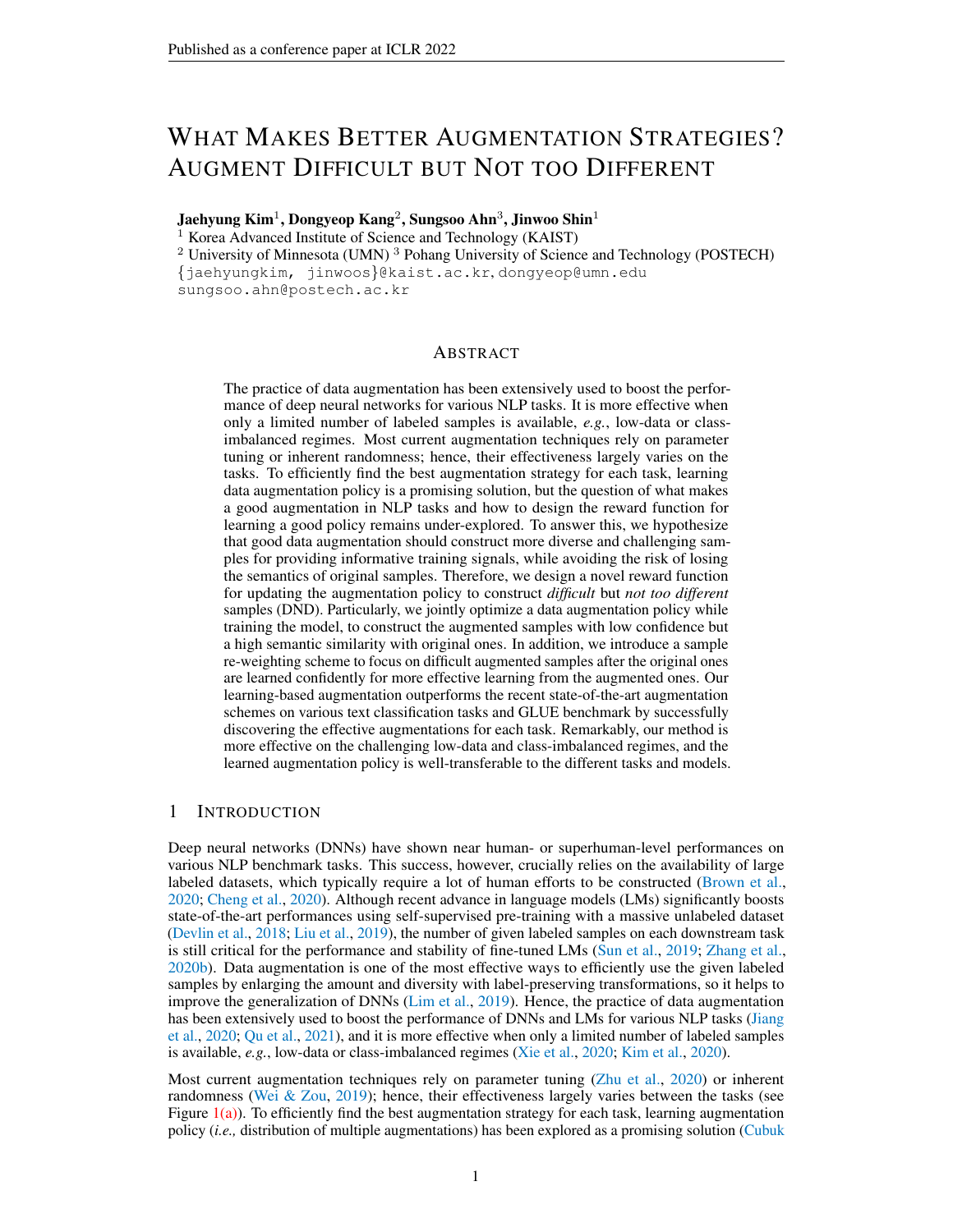<span id="page-1-0"></span>

<span id="page-1-2"></span><span id="page-1-1"></span>Figure 1: (a) Task-dependency of each augmentation method measured on 5-shot tasks in Section [4.2.](#page-6-0) (b) Test accuracy and semantic similarity between original and augmented samples under different reward functions to optimize the augmentation policy: Adversarial AutoAugment [\(Zhang et al.,](#page-12-5) [2020c\)](#page-12-5) and DND (Ours). (c) Distribution of augmentations learned via DND. Depend on a given task, the distribution of augmentations is automatically adapted.

[et al.,](#page-10-4) [2019;](#page-10-4) [Hataya et al.,](#page-10-5) [2020\)](#page-10-5). Here, a key for successful policy learning is on the design of reward function used to update it, which implicates what a good augmentation is; hence, various rewards are studied especially under vision tasks, *e.g.,* maximizing validation accuracy [\(Cubuk et al.,](#page-10-4) [2019\)](#page-10-4) or training loss [\(Zhang et al.,](#page-12-5) [2020c\)](#page-12-5). However, we found that these existing reward functions would not be enough for learning effective augmentation policy in NLP tasks. This is due to the different nature of NLP tasks from discrete input space or vulnerability of the semantics for a slight modification [\(Wang et al.,](#page-12-6) [2018;](#page-12-6) [Garg & Ramakrishnan,](#page-10-6) [2020\)](#page-10-6). For example, we found that the recent state-of-the-art augmentation learning approach used for image classification is not effective for NLP tasks as it suffers from losing the semantics of original sentence in augmentations (see Figure  $1(b)$ ). This motivates us to explore what criteria make a good augmentation, and how to design the reward function for policy to find them in NLP tasks.

Contribution. In this paper, we develop a simple yet effective augmentation scheme for NLP tasks, coined learning to augment Difficult, but Not too Different (DND). We first design a novel reward function for updating augmentation policy under the following intuition: an effective augmented sample should be more *difficult* than the original sample for providing 'informative' training signals, while maintaining its semantic meaning *not too different* from the original for avoiding 'wrong' signals. Specifically, we compose the reward function using two complementary ingredients from training model: (1) model's training loss for the given downstream task (on augmented samples) and (2) semantic similarity (between augmented and original samples) measured by using the contextualized sentence embeddings from the training language model.

We further apply a sample-wise re-weighting scheme when updating the model and policy with the augmented samples, to learn them more effectively by incorporating the original sample's learning status. Specifically, we assign more weight on the augmented sample, which (1) its corresponding original sample is learned enough, *i.e.*, has high confidence, and (2) the confidence gap between original and augmented samples is large. With the proposed reward function and re-weighting scheme, the augmentation policy is simultaneously optimized during the model fine-tuning with a gradient-based optimization, by applying an efficient continuous relaxation to the non-differentiable components within the augmentation policy (*e.g.,* sampling the augmentations from the policy).

We demonstrate the effectiveness of the proposed augmentation policy learning scheme on various text classification datasets and GLUE benchmark [\(Wang et al.,](#page-12-7) [2019\)](#page-12-7) , where our method consistently improves over the recent state-of-the-art augmentation schemes by successfully discovering the effective augmentation methods for each task (see Figure  $1(c)$ ). For example, on the six different text classification datasets, DND exhibited 16.45% and 8.59% relative test error reduction on average, compared to the vanilla and the previous best augmentation method, respectively. We also found that DND is more effective on the challenging low-resource and class-imbalanced regimes, and the learned augmentation policy can be easily transferable to the different tasks and models. This implies the broad applicability of our augmentation scheme: for instance, it might substitute the cost of augmentation learning on new tasks by using the pre-trained augmentation policies from DND.

## 2 RELATED WORKS

Data augmentation in NLP tasks. Recently, the interest in data augmentation has also increased on NLP tasks [\(Feng et al.,](#page-10-7) [2021\)](#page-10-7) and various data augmentation approaches have been proposed,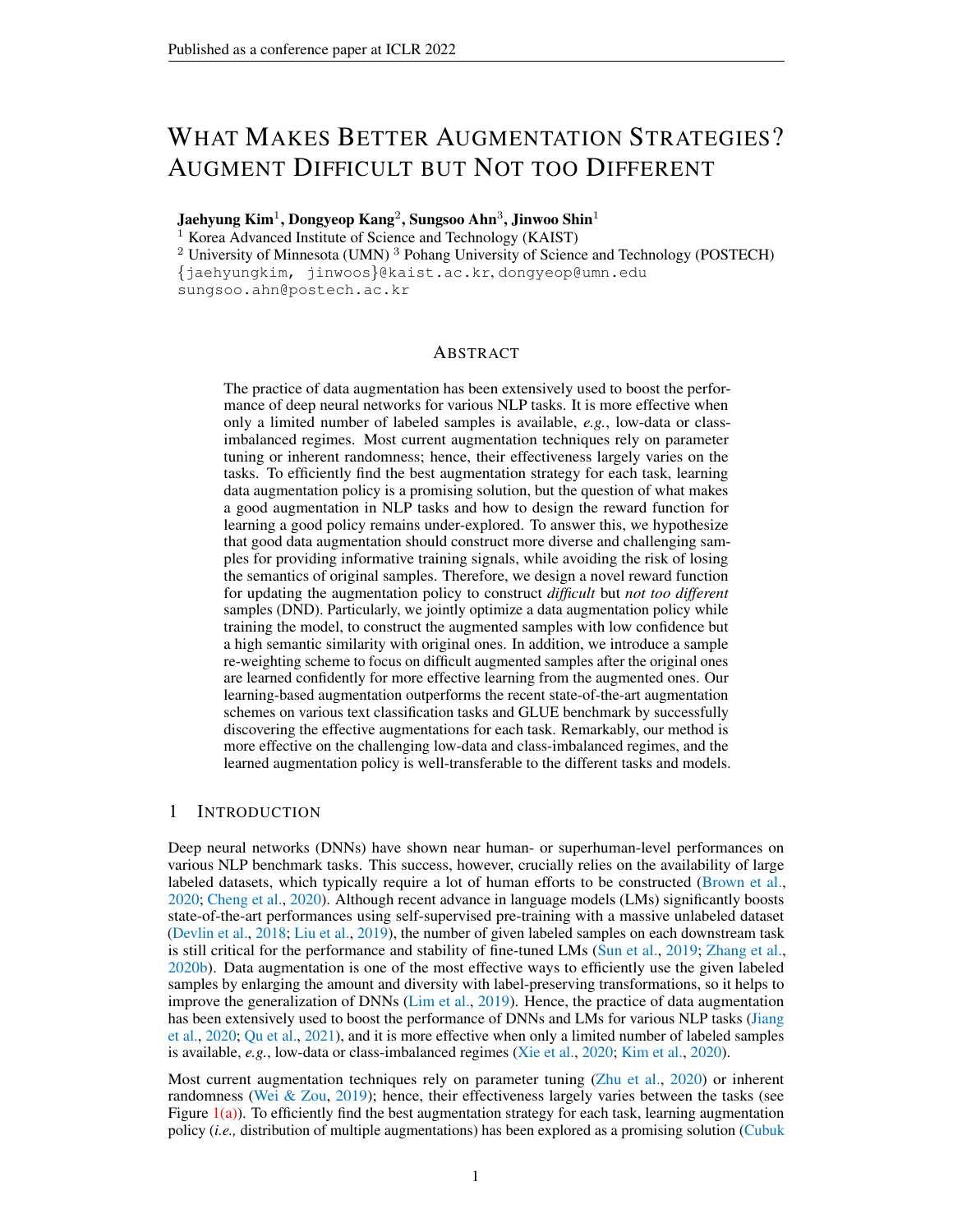

Figure 2: Illustration of learning to augment Difficult, but Not too Different (DND).

such as word replacement with pre-defined rules [\(Kang et al.,](#page-10-8) [2018;](#page-10-8) [Wei & Zou,](#page-12-4) [2019\)](#page-12-4) or pre-trained language models [\(Yi et al.,](#page-12-8) [2021\)](#page-12-8), back-translation [\(Xie et al.,](#page-12-2) [2020\)](#page-12-2), MixUp [\(Guo et al.,](#page-10-9) [2019\)](#page-10-9), and Cutoff [\(Shen et al.,](#page-11-3) [2020\)](#page-11-3). In a broader sense, adversarial training [\(Jiang et al.,](#page-10-2) [2020;](#page-10-2) [Zhu et al.,](#page-12-3) [2020\)](#page-12-3) can also be viewed as constructing augmented samples by adding perturbations to the word embedding. Stacking of these augmentations has been shown to provide further improvement [\(Qu](#page-11-2) [et al.,](#page-11-2) [2021\)](#page-11-2), but it requires the exhaustive searching cost for exploring each configuration one by one. Hence, the analysis what makes a good data augmentation is an emerging research direction [\(Miyato et al.,](#page-11-4) [2018;](#page-11-4) [Gontijo-Lopes et al.,](#page-10-10) [2020\)](#page-10-10). For example, after the extensive study on the existing augmentations in the vision tasks, Gontijo, et al. [\(Gontijo-Lopes et al.,](#page-10-10) [2020\)](#page-10-10) identify that the successful augmentations have the following properties: higher training loss and smaller distribution shift from the original. But, any specific way to obtain such a desired augmentation is not suggested.

Learning-based data augmentation. Automatically finding the effective data augmentation from data has naturally emerged to overcome the exhausting search cost from deciding which augmentation would be applied and tuning its parameters. Learning augmentation policy (*i.e.,* distribution of multiple augmentations), optimized to find the effective augmentation given a huge search space, is the representative method for this. Here, a key for successful policy learning is a design of reward function used to update it; hence, various objectives for learning augmentation policy have been proposed, especially in the computer vision. Maximizing the validation accuracy is arguably one of the most natural and successful approaches [\(Cubuk et al.,](#page-10-4) [2019;](#page-10-4) [Hu et al.,](#page-10-11) [2019\)](#page-10-11). Also, matching the distributions of original and augmented samples is popularly used as a learning objective by considering data augmentation as the problem of filling the missing data points of training distribution [\(Tran et al.,](#page-12-9) [2017;](#page-12-9) [Hataya et al.,](#page-10-5) [2020\)](#page-10-5). Recently, the augmentation policy optimized to increase the training loss outperforms previous approaches [\(Zhang et al.,](#page-12-5) [2020c;](#page-12-5) [Wu et al.,](#page-12-10) [2020\)](#page-12-10).

On the other hand, finding the efficient optimization method for learning augmentation policy is also widely explored to overcome the non-differentiability within the augmentation policy (*e.g.,* sampling the augmentations from the policy). Reinforcement learning has been the representative method [\(Cubuk et al.,](#page-10-4) [2019;](#page-10-4) [Zhang et al.,](#page-12-5) [2020c\)](#page-12-5), but more efficient continuous relaxation has been recently proposed [\(Hataya et al.,](#page-10-5) [2020;](#page-10-5) [Li et al.,](#page-11-5) [2020\)](#page-11-5). However, such learning-based data augmentation schemes have been under-explored for NLP tasks [\(Ren et al.,](#page-11-6) [2021\)](#page-11-6).

## 3 DND: AUGMENT DIFFICULT, BUT NOT TOO DIFFERENT

#### 3.1 OVERVIEW AND PROBLEM DESCRIPTION

Overview. In this section, we present our technique, coined learning to augment Difficult, but Not too Different (DND). Our main idea is optimizing the augmentation policy to construct a sample that (a) is more difficult than the original sample for improving the generalization of the classifier, yet (b) maintains the semantics of the original sample. In Section [3.2,](#page-3-0) we elaborate the reward and the training objective for our augmentation policy.[1](#page-2-0)

**Problem description.** We first describe the problem setup of our interest under a text classification scenario. Let D denote the given training dataset consisting of tuples  $(x, y) \in D$  where  $x =$ 

<span id="page-2-0"></span><sup>&</sup>lt;sup>1</sup>We use the terminologies of policy and reward following previous works [\(Li et al.,](#page-11-5) [2020;](#page-11-5) [Hataya et al.,](#page-10-5) [2020\)](#page-10-5), although our approach is not exactly a reinforcement learning algorithm.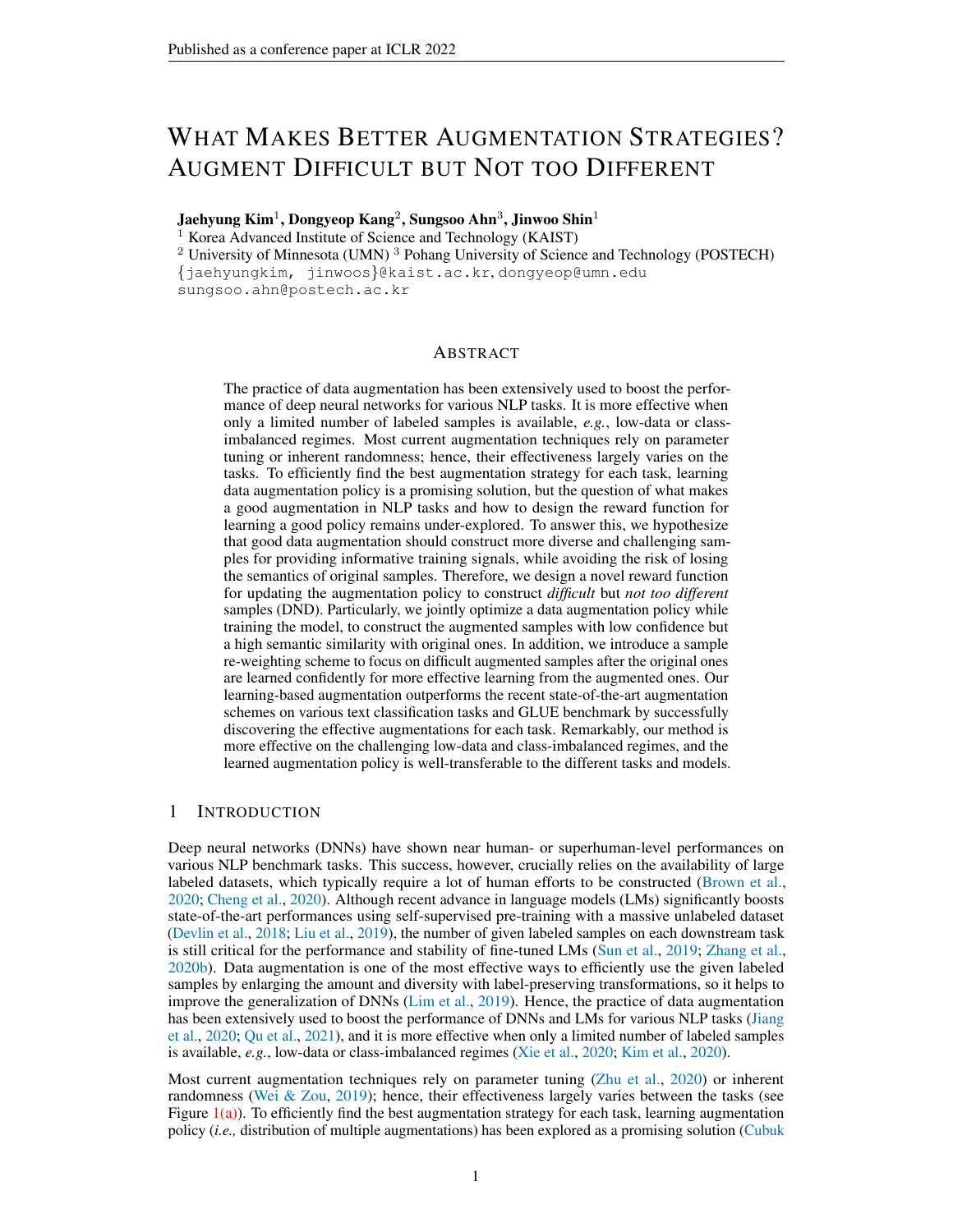$[x_1, \ldots, x_k]$  and y are the sequence of input tokens and the target label, respectively. Our goal is to train a classifier  $f(\mathbf{x})$ , initialized with a pre-trained transformer-based language model (*e.g.*, BERT [\(Devlin et al.,](#page-10-1) [2018\)](#page-10-1)), to minimize the task-specific loss  $\mathcal{L}_{\text{task}}(x, y)$  such as a cross-entropy loss  $\ell_{xe}(p(\mathbf{x}), y)$  where  $p(\mathbf{x}) = \text{Softmax}(f(\mathbf{x}))$ . For improving the model's generalization upon a (limited) training data D, one can construct the augmented sample  $\tilde{\mathbf{x}} = \tau(\mathbf{x})$  by applying a labelpreserving transformation  $\tau$ . In contrast to existing works relying on parameter tuning or inherent randomness for finding effective  $\tau$ , we consider optimizing the augmentation policy  $\tau$  where  $\tau \sim \tau$ to maximize a reward function R.

#### <span id="page-3-0"></span>3.2 REWARD AND TRAINING OBJECTIVE

To train our data augmentation policy  $\mathcal T$ , we train it to maximize the following reward function:

$$
\mathcal{R}(\mathbf{x}, \widetilde{\mathbf{x}}, y) = \mathcal{R}_{\text{task}}(\widetilde{\mathbf{x}}, y) + \lambda_{\text{s}} \mathcal{R}_{\text{sim}}(\mathbf{x}, \widetilde{\mathbf{x}}),
$$

where  $\tilde{\mathbf{x}} = \tau(\mathbf{x})$ ,  $\tau \sim \mathcal{T}$ .  $\mathcal{R}_{\text{task}}$  and  $\mathcal{R}_{\text{sim}}$  are the newly proposed reward functions to (1) provide the computer informative' learning signal to training classifier and (2) keep the semantic mean 'informative' learning signal to training classifier and (2) keep the semantic meaning of augmented sample  $\tilde{x}$  to be similar to the original x, respectively.

Rewarding difficult samples. To provide informative training signals, we encourage the augment policy to construct a harder view of the original sample; hard samples are known to facilitate training for many tasks, *e.g.*, object detection [\(Shrivastava et al.,](#page-11-7) [2016\)](#page-11-7), curriculum learning [\(Bengio et al.,](#page-9-1) [2009\)](#page-9-1) and data augmentation [\(Zhang et al.,](#page-12-5) [2020c;](#page-12-5) [Wu et al.,](#page-12-10) [2020\)](#page-12-10). To this end, we reward the policy for generating an augmented sample  $\tilde{\mathbf{x}} = \tau(\mathbf{x})$ ,  $\tau \sim \mathcal{T}$  with high training loss, while down-weighing the case where the high training loss incurred from the original sample  $x$ , not the augmentation policy  $\mathcal T$ . To this end, we update the augmentation policy  $\mathcal T$  to maximize the following reward:

<span id="page-3-2"></span>
$$
\mathcal{R}_{\text{task}}(\widetilde{\mathbf{x}}, y) = w(\mathbf{x}) \mathcal{L}_{\text{task}}(\widetilde{\mathbf{x}}, y), \quad w(\widetilde{\mathbf{x}}) = p_{y}(\mathbf{x}) \ (\max\{p_{y}(\mathbf{x}) - p_{y}(\widetilde{\mathbf{x}}), 0\}) \tag{1}
$$

where  $p(\mathbf{x}) = \text{Softmax}(f(\mathbf{x}))$ . Intuitively, the re-weighting factor  $w(\tilde{\mathbf{x}})$  emphasizes the samples of which (a) the griding cample is confidently learned (i.e., large  $p(\mathbf{x})$ ) and (b) the gap of bardness which (a) the original sample is confidently learned (*i.e.*, large  $p_y(x)$ ) and (b) the gap of hardness between the original and the augmented sample is large (*i.e.*, large  $p_v(\mathbf{x}) - p_v(\tilde{\mathbf{x}})$ ).

**Rewarding not too different samples.** However, without proper regularization, the reward  $\mathcal{R}_{task}$ may derive the augmentation policy to generate samples that are semantically meaningless, *e.g.*, out-of-distribution samples [\(Gong et al.,](#page-10-12) [2020;](#page-10-12) [Wei et al.,](#page-12-11) [2020\)](#page-12-11) or samples losing the characteristics of the target label y. See Figure  $1(b)$  and  $5(b)$  for a demonstration of such a behavior. Hence, for reducing such a potential risk, we further update the augmentation policy  $\mathcal T$  to keep the semantic meaning of augmented sample  $\tilde{\mathbf{x}}$  be similar to the original x. To this end, we first extract the semantics of sentence x from its contextualized embedding  $\mathbf{o} = [o_1, \dots, o_L]$  where  $o \cdot$  is  $\ell$ -th output of the transformer model [\(Reimers et al.,](#page-11-8) [2019;](#page-11-8) [Zhang et al.,](#page-12-12) [2020a\)](#page-12-12). Then, a linear classifier  $g_W$  is applied to classify whether the given embedding pair  $(o_1, o_2)$  comes from the same sample  $(y_{pos})$  or not  $(y_{\text{neq}})$ , respectively. With this classifier, we formulate the reward,  $\mathcal{R}_{\text{Sim}}$ , for updating policy to correctly classify the given  $(x, \tilde{x})$  as positive, hence maintain the semantic of original x as follow:

<span id="page-3-6"></span>
$$
\mathcal{R}_{\text{si m}}(\mathbf{x}, \widetilde{\mathbf{x}}) = -\ell_{\text{xe}}(p_W(\mathbf{m}, \widetilde{\mathbf{m}}), y_{\text{pos}}),
$$
\n(2)

where  $\ell_{xe}$  is the cross-entropy loss with  $p_W(\mathbf{m}, \widetilde{\mathbf{m}}) = \text{Softmax}(g_W(\mathbf{m}, \widetilde{\mathbf{m}}))$  and

<span id="page-3-5"></span>
$$
g_W(\mathbf{m}_1, \mathbf{m}_2) = W \cdot \text{Concat}(\mathbf{m}_1, \mathbf{m}_2, |\mathbf{m}_1 - \mathbf{m}_2|), \quad \mathbf{m} = \text{Mean-Pool}(\mathbf{o}) = \frac{1}{L} \sum_{i=1}^{L} o \quad (3)
$$

To train this linear classifier  $g_W$ , we add the following loss for training the classifier:

<span id="page-3-3"></span>
$$
\mathcal{L}_{\text{Si m}}(\mathbf{x}, \mathbf{x}) = \ell_{\text{xe}}(p_W(\mathbf{m}, \widetilde{\mathbf{m}}), y_{\text{pos}}) + \ell_{\text{xe}}(p_W(\mathbf{m}, \mathbf{n}), y_{\text{neg}})
$$
(4)

where **n** is the mean-pooled contextualized embedding of the other training sample except  $x$  itself.<sup>[2](#page-3-1)</sup>

Furthermore, since the quality of contextualized embedding o is critical for our algorithm, we additionally constrain each  $\alpha \cdot$  to preserve the semantics of input tokens  $x \cdot$ . To this end, we additionally train our classifier with a word reconstruction loss  $\mathcal{L}_{recon}$ :

<span id="page-3-4"></span>
$$
\mathcal{L}_{\text{recon}}(\mathbf{x}) = \sum_{l=1}^{L} \ell_{\text{xe}}(p_{\mathbf{V}}(o_l), x_l)
$$
(5)

<span id="page-3-1"></span><sup>&</sup>lt;sup>2</sup>Effect of using MLP for similarity loss is discussed in Appendix  $\overline{F}$ .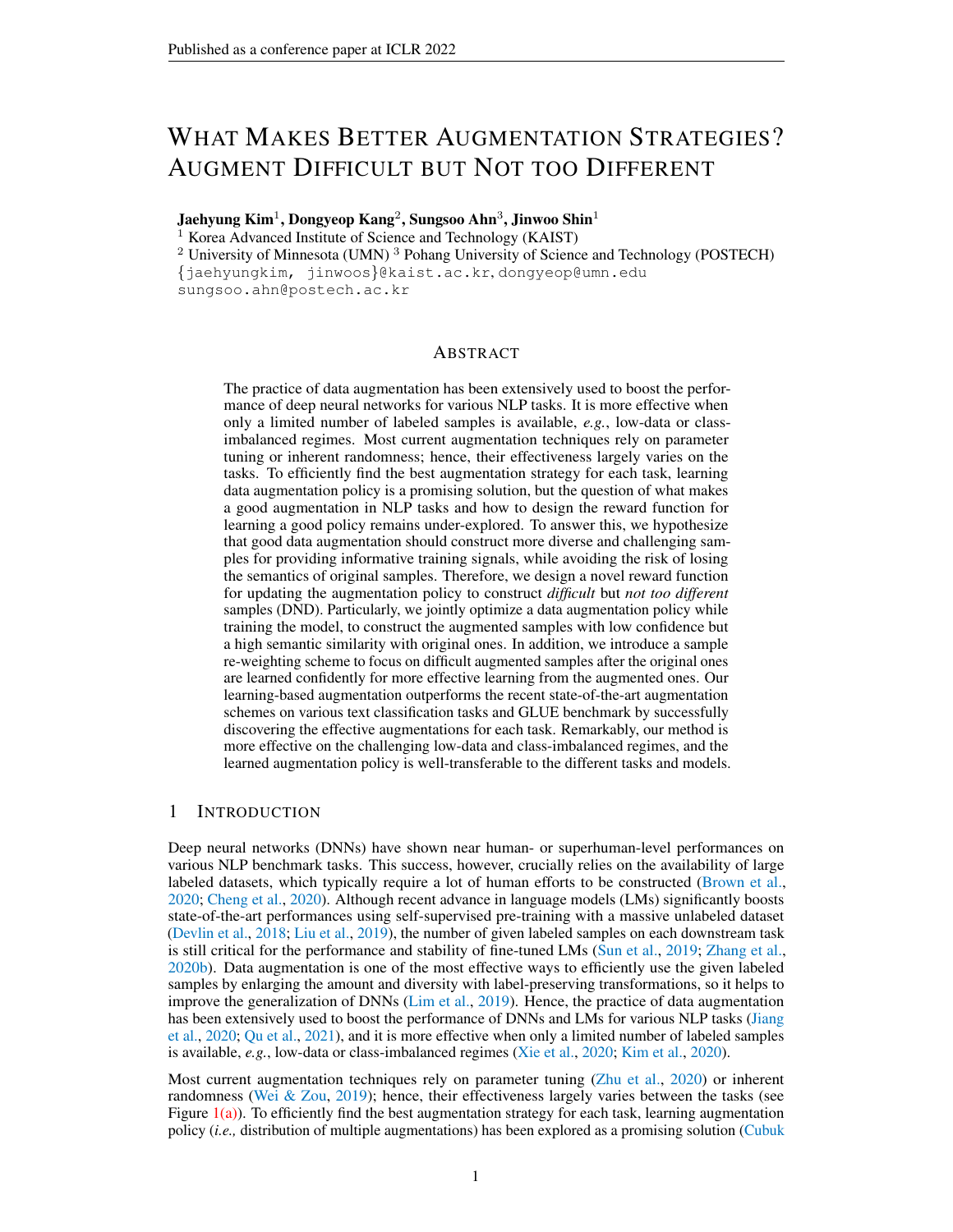#### Algorithm 1 Learning to augment difficult, but dot too different (DND)

| <b>Input:</b> Classifier from a pre-trained language model f, linear classifier $q_W$ , data augmentation                                                                                                                                                                 |
|---------------------------------------------------------------------------------------------------------------------------------------------------------------------------------------------------------------------------------------------------------------------------|
| policy $\mathcal T$ , training data $\mathcal D$ , model learning rate $\eta$ , policy learning rate $\eta$ , update frequency $T_{\rho}$                                                                                                                                 |
| for each iteration t do                                                                                                                                                                                                                                                   |
| Draw a mini-batch $\mathcal{B} = \{(\mathbf{x}_i, y_i)_{i=1}^B\}$ from $\mathcal{D}$                                                                                                                                                                                      |
| Construct augmented samples from policy $\mathcal{B} = \{(\mathbf{x}_i, y_i)\}_{i=1}^B$ where $\mathbf{x}_i = \tau(\mathbf{x}_i)$ , $\tau \sim \mathcal{T}$                                                                                                               |
| Update model to minimize $\mathcal{L}_{\text{task}}(\mathbf{x}_i, y_i) + w(\tilde{\mathbf{x}}_i)\mathcal{L}_{\text{task}}(\tilde{\mathbf{x}}_i, y_i) + \mathcal{L}_{\text{sim}}(\mathbf{x}_i, \tilde{\mathbf{x}}_i) + \lambda_r \mathcal{L}_{\text{recon}}(\mathbf{x}_i)$ |
| if t % $T_p = 0$ then                                                                                                                                                                                                                                                     |
| Update policy to maximize $\mathcal{R}_{\text{task}}(\mathbf{x}_i, y_i) + \lambda_s \mathcal{R}_{\text{sim}}(\mathbf{x}_i, \mathbf{x}_i)$                                                                                                                                 |
| end if                                                                                                                                                                                                                                                                    |
| end for                                                                                                                                                                                                                                                                   |

where  $p_V(o)$  = Softmax $(oV^>)$  and V is the word embeddings matrix within the transformer model.  $\mathcal{L}_{\text{recon}}$  effectively preserves the information within output embeddings learned through a pre-training phase; hence, it could provide better output embeddings. More discussions are given in Appendix [F.](#page-21-0)

In overall, our training loss of the classifier is as follow with a fixed hyper-parameter  $\lambda_{\Gamma}$ :

$$
\mathcal{L}(\mathbf{x}, y) = \mathcal{L}_{\text{task}}(\mathbf{x}, y) + w(\widetilde{\mathbf{x}})\mathcal{L}_{\text{task}}(\widetilde{\mathbf{x}}, y) + \mathcal{L}_{\text{sim}}(\mathbf{x}, \widetilde{\mathbf{x}}) + \lambda_r \mathcal{L}_{\text{recon}}(\mathbf{x}).
$$
 (6)

#### 3.3 CONTINUOUS RELAXATION FOR TRAINING THE AUGMENTATION POLICY

Here, we describe the details on how the augmentation policy is optimized to maximize the non-differentiable reward function defined in Section [3.2.](#page-3-0) We first note that  $\mathcal T$  consists of T consecutive operations  $\mathcal{O}_1, \ldots, \mathcal{O}_T$  where the operations are used to sample the augmentation from a pool of K augmentations  $\tau_1, \ldots, \tau_K$ . Here, each operation  $\mathcal{O}_t$  is parameterized as  $\mathcal{O}_t(\mathbf{p}_t, t)$ , where  $p = [p_1, \dots, p_K]$ ,  $\sum_k p_k = 1$  is the probability to sample the augmentation from the pool, and  $\sum_k p_k = 1$  $[\mu_1, \ldots, \mu_K]$  is the magnitudes used when each augmentation  $\tau_k$  is sampled, *i.e.*,  $\tau_k(\cdot; \mu_k) \sim \mathcal{O}(\rho, )$ with a probability  $p_k$ . Hence, as the non-differentiabiliy from operations breaks the gradient flow from the classifier (*e.g.,* sampling the augmentation), it is non-trivial how to optimize the parameters of augmentation policy  $= {\mathbf{p}_t, \quad t}_{t=1}^T$ .

To this end, we adopt a continuous relaxation for each operation following [\(Hataya et al.,](#page-10-5) [2020;](#page-10-5) [Li](#page-11-5) [et al.,](#page-11-5) [2020\)](#page-11-5), hence makes it be differentiable with respect to two trainable parameters of policy: probability  $p$  and magnitude . Here, the key idea is using 1) Gumbel-Softmax [\(Jang et al.,](#page-10-13) [2017\)](#page-10-13) instead of Categorical distribution for sampling with  $p$ , and 2) straight-through estimator for [\(Ben](#page-9-2)[gio et al.,](#page-9-2) [2013\)](#page-9-2). Therefore, by using this continuous relaxation, the classifier and the augmentation policy would be alternately trained in a fully differentiable manner. More discussions about the used augmentation pool and details are in Section [4.1](#page-4-0) and Appendix [A.3.](#page-15-0)

### <span id="page-4-1"></span>4 EXPERIMENTS

In this section, we evaluate our algorithm using two important NLP tasks: (1) text classification and (2) entailment tasks. We first describe the experimental setups in Section [4.1.](#page-4-0) In Section [4.2,](#page-6-0) we present empirical evaluations on DND and other baseline augmentations under both classification and entailment tasks. Finally, in Section [4.3,](#page-7-0) we provide additional analysis on our algorithm regarding (a) ablation of each component, (b) transferability of learned policy, (c) behavior of the learned augmentation policy. In Appendix  $D$  and  $E$ , additional qualitative and quantitative results are presented, respectively. Also, more ablation studies are given in Appendix [F](#page-21-0) and [G.](#page-23-0)

#### <span id="page-4-0"></span>4.1 EXPERIMENTAL SETUPS

Datasets and tasks. For the text classification task, we use the following benchmark datasets: (1) News20 [\(Lang,](#page-11-9) [1995\)](#page-11-9), (2) Review50 [\(Chen & Liu,](#page-9-3) [2014\)](#page-9-3), and (3) CLINC150 [\(Larson et al.,](#page-11-10) [2019\)](#page-11-10) for topic classification, (4) IMDB [\(Maas et al.,](#page-11-11) [2011\)](#page-11-11) and SST-5 [\(Socher et al.,](#page-11-12) [2013\)](#page-11-12) for sentiment classification, and (6) TREC [\(Li & Roth,](#page-11-13) [2002\)](#page-11-13) for question type classification. For datasets without given validation data, we use 10% of its training samples for the validation. With these datasets, we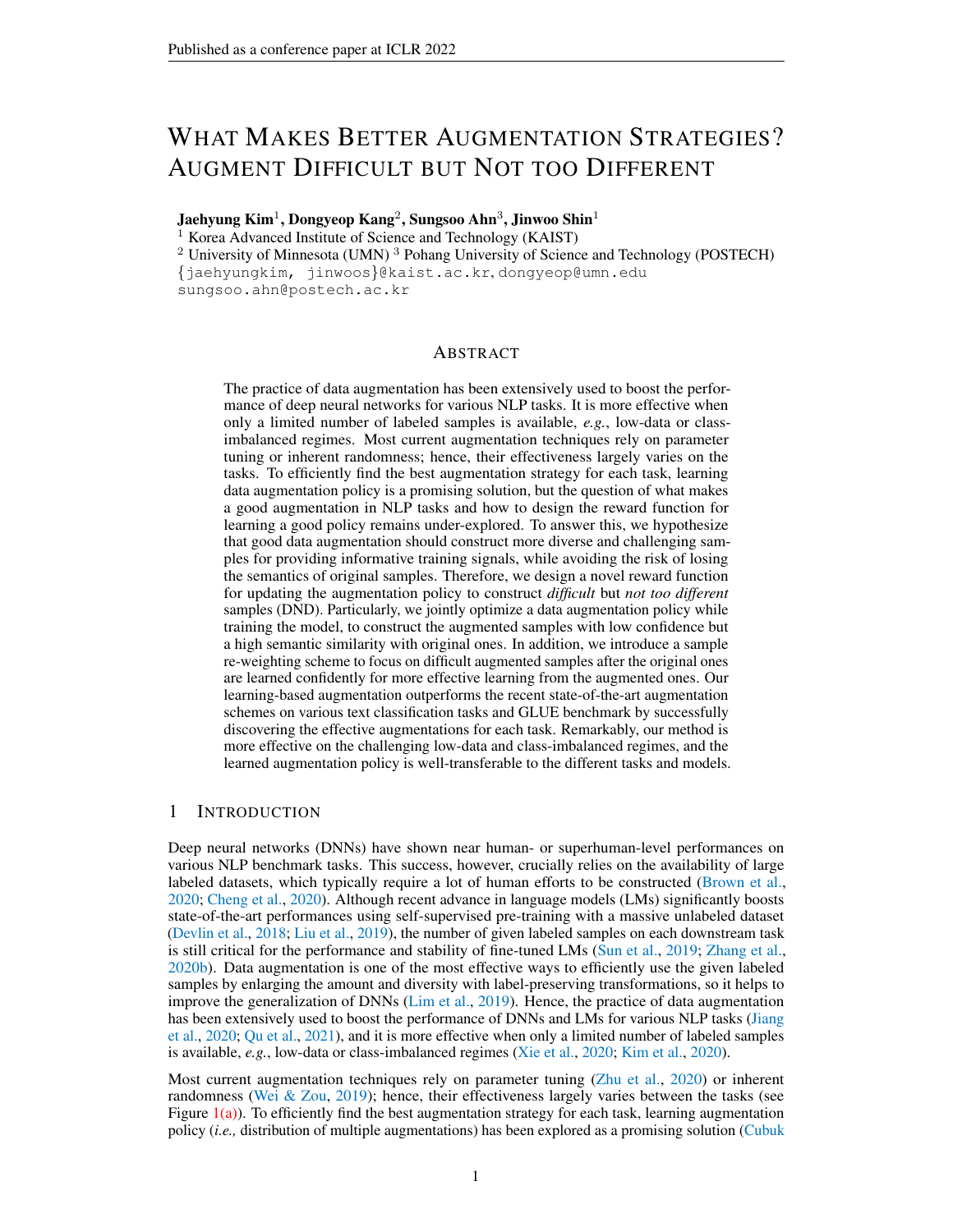<span id="page-5-0"></span>Table 1: Test accuracy of RoBERTa classifiers after fine-tuning with each data augmentation method on 6 different text classification datasets under (5-shot / full) setups. All the values and error bars are mean and standard deviation across 3 random seeds. The best and the second best results are indicated in bold and underline, respectively.

| Method     | <b>IMDB</b>                                                                                   | $SST-5$                                                                                                                                                                                                                                                                                  | TREC                      | News20                    | Review50                      | CLINC150                           |
|------------|-----------------------------------------------------------------------------------------------|------------------------------------------------------------------------------------------------------------------------------------------------------------------------------------------------------------------------------------------------------------------------------------------|---------------------------|---------------------------|-------------------------------|------------------------------------|
|            |                                                                                               | Vanilla   59.1 $\frac{3.2}{9.2}$ $\frac{1}{25.2}$ $\frac{2.5}{9.2}$ $\frac{2.5}{9.2}$ $\frac{2.5}{9.2}$ $\frac{5.7}{1.4}$ $\frac{2.5}{9.2}$ $\frac{69.3}{9.4}$ $\frac{6.3}{9.4}$ $\frac{2.1}{8.2}$ $\frac{8.2}{9.4}$ $\frac{2.0}{9.4}$ $\frac{4.5}{4.5}$ $\frac{1}{1.4}$ $\frac{1}{9.1}$ |                           |                           |                               | $86.4$ 0.3 / 95.5 0.2              |
| <b>EDA</b> | $56.7$ 2.1 / 95.3 0.1                                                                         | $27.4$ 1.8 / 57.2 0.5 71.8 3.5 / 97.0 0.2                                                                                                                                                                                                                                                |                           | $47.8$ $24/83.3$ 06       | $46.4$ 1.1 / 72.4 0.1         | $87.1 \text{ os} / 96.1 \text{ s}$ |
|            | Adversarial $\begin{array}{ c c c c c } \hline 66.1 & 2.7 & 95.5 & 0.1 \\ \hline \end{array}$ | $27.0$ 3.5 / 56.2 1.0                                                                                                                                                                                                                                                                    | $72.5 \t3.7 / 97.3 \t0.3$ | $47.3 \t0.6 / 83.4 \t0.2$ | $45.7 \t0.6 / 73.0 \t0.2$     | $87.4$ 0.3 / 96.0 0.2              |
| BERT-aug   | $62.2$ 2.2 / 95.3 0.1                                                                         | 27.0 3.2 / 56.4 1.4 71.2 2.1 / 97.2 0.4                                                                                                                                                                                                                                                  |                           | $47.3$ 0.3 / 83.3 0.3     | $46.0$ 1.0 / 72.5 0.1         | $85.0\ \text{a}3/95.9\ \text{a}4$  |
| Cutoff     | 61.2 $3.7/95.4$ 0.2                                                                           | $26.8$ 1.4 / 56.2 0.8                                                                                                                                                                                                                                                                    | $71.1$ 4.3 / 97.5 0.5     | 48.9 $2.5/83.4$ 0.4       | $47.2 \t2.0 / 72.7 \t0.2$     | $86.7$ 0.7 / 96.0 0.1              |
| R3F        | 61.3 $2.4/95.5$ 0.1                                                                           | $25.3 \t3.5 / 57.1 \t1.1$                                                                                                                                                                                                                                                                | $70.5$ 4.3 / 97.5 0.5     | $48.4$ 1.1 / 83.3 0.3     | $45.6$ 1.2 / 72.8 0.2         | $86.8$ 0.1 / 95.7 0.1              |
| MixUp      | $52.9$ $3.3/95.4$ 0.2                                                                         | $28.2 \t2.2 / 57.0 \t1.2$                                                                                                                                                                                                                                                                | $71.6$ 1.0 / 97.1 0.3     | $48.5$ 0.4 / 82.9 0.1     | $47.9$ 1.1 / $72.4$ 0.1       | $87.1 \t{0.3} / 96.2 \t{0.3}$      |
| Back-trans | $159.6$ 3.8 / 95.3 0.1                                                                        | $25.7$ $2.7/57.5$ 0.3 $72.1$ $3.7/97.0$ 0.2                                                                                                                                                                                                                                              |                           | $48.8$ 2.1 / 82.6 0.6     | $46.2 \ \ 0.6 / 72.0 \ \ 0.2$ | $86.8$ 0.4 / 95.9 0.3              |
| Back&Adv   | $65.2$ 2.3 / 95.6 0.1                                                                         | 27.5 12/57.2 0.4 72.7 4.2/97.1 0.3 47.7 2.2/83.2 0.5                                                                                                                                                                                                                                     |                           |                           | $45.5$ 1.0 / 73.3 0.1         | 87.8 $0.1 / 96.2$ 0.2              |
|            |                                                                                               | Ours   69.6 2.7 / 95.7 0.1 29.7 2.0 / 58.3 0.4 74.1 1.4 / 98.0 0.2 50.4 1.4 / 85.2 0.4 49.8 0.5 / 74.9 0.2                                                                                                                                                                               |                           |                           |                               | <b>88.4</b> 0.4 / 96.6 0.1         |

construct the 5-shot and class-imbalanced variants to further verify the effectiveness of augmentation for more challenging scenarios. We also validate the proposed method on GLUE benchmark [\(Wang](#page-12-7) [et al.,](#page-12-7) [2019\)](#page-12-7), which is a collection of diverse natural language understanding tasks: 1 regression task (STS-B) and seven different classification tasks (RTE, MRPC, CoLA, SST-2, QNLI, QQP, and MNLI). As different metrics are used for each task in GLUE benchmark, we specify the used metric under the name of each task in Table [3.](#page-6-1) For the evaluation, the given development set is used. Detailed descriptions of tasks and construction of 5-shot and class-imbalanced datasets are in Appendix [A.1.](#page-13-0)

Baselines. We compare our method with various baseline augmentations in NLP tasks. We first consider a naïve fine-tuning without data augmentation, denoted by (*a*) Vanilla, followed by various augmentation schemes; (*b*) EDA [\(Wei & Zou,](#page-12-4) [2019\)](#page-12-4): synonym replacement, random insertion, random swap, and random deletion are randomly applied; (*c*) Adversarial [\(Jiang et al.,](#page-10-2) [2020;](#page-10-2) [Zhu](#page-12-3) [et al.,](#page-12-3) [2020\)](#page-12-3): adversarial example is constructed by adding adversarial perturbation on the word embedding; (*d*) BERT-aug [\(Yi et al.,](#page-12-8) [2021\)](#page-12-8): input sentence is randomly masked, then filled with pre-trained BERT to construct new sample; (*e*) Cutoff [\(Shen et al.,](#page-11-3) [2020\)](#page-11-3): continuous span of word embedding is masked out similar to Dropout [\(Srivastava et al.,](#page-12-13) [2014\)](#page-12-13); (*f*) R3F [\(Aghajanyan et al.,](#page-9-4) [2021\)](#page-9-4): random noise are added to word embedding, then consistency loss is applied between original and perturbed sample; (*g*) MixUp [\(Guo et al.,](#page-10-9) [2019\)](#page-10-9): two independent samples are mixed on the word embedding and label space; (*h*) Back-trans [\(Xie et al.,](#page-12-2) [2020\)](#page-12-2): two translation models perform source to target and target to source translations; (*i*) Back&Adv [\(Qu et al.,](#page-11-2) [2021\)](#page-11-2): composition of back-translation and adversarial perturbation, that was identified as the best way for using multiple augmentations [\(Qu et al.,](#page-11-2) [2021\)](#page-11-2). Details on the implementations are presented in Appendix  $A.2$ .

Training details. All the experiments are conducted by fine-tuning RoBERTa-base [\(Liu et al.,](#page-11-0) [2019\)](#page-11-0) using Adam optimizer [\(Kingma & Ba,](#page-10-14) [2015\)](#page-10-14) with a fixed learning rate 1e-5 and the default hyperparameters of Adam. For the text classification tasks, the model is fine-tuned using the specified augmentation method with batch size 8 for 15 epochs. For GLUE benchmark task, we commonly use batch size 16, except RTE task with batch size 8 following [\(Aghajanyan et al.,](#page-9-4) [2021\)](#page-9-4). Under each augmentation, the model is fine-tuned for 20 epochs on small tasks (RTE, MRPC, STS-B, CoLA) or 10 epochs on larger tasks (SST-2, QNLI, QQP, MNLI).

In the case of DND, we optimize the augmentation policy using Adam optimizer. We choose hyperparameters in our method from a fixed set of candidates; the update frequency  $T_p \in \{1, 5, 10, 100\}$ ,  $\lambda_{\rm s} \in \{0.1, 0.5, 1.0, 2.0\}$ , and  $(\alpha, \beta) \in \{(0, 0), (0.5, 0.5)\}$  based on the validation set. Intuitively, the smaller datasets are beneficial for smaller  $T_p$  and  $\lambda_s$ . Other hyperparameters are fixed as  $\lambda_r = 0.05$ and policy's learning rate  $\gamma$  as 1e-3. We use a simple two-layer MLPs for W. As the data augmentation pool, we include all the baseline augmentation except MixUp because it synthesizes a completely new sample by mixing two original samples. Hence, it is not clear whether it is meaningful to keep the similarity between original and augmented samples, which is the key component of DND. Also, to reduce the computational burden from the external models, we only update the probability to be sampled for the word-level augmentations (BERT-aug, Back-trans, and EDA) by generating augmented sentences before training following prior works [\(Wei & Zou,](#page-12-4) [2019;](#page-12-4) [Yi et al.,](#page-12-8) [2021;](#page-12-8) [Qu et al.,](#page-11-2) [2021\)](#page-11-2). With this augmentation pool, our augmentation policy is composed of  $T = 2$ consecutive operations. Also, to construct more diverse augmentations, we simultaneously train four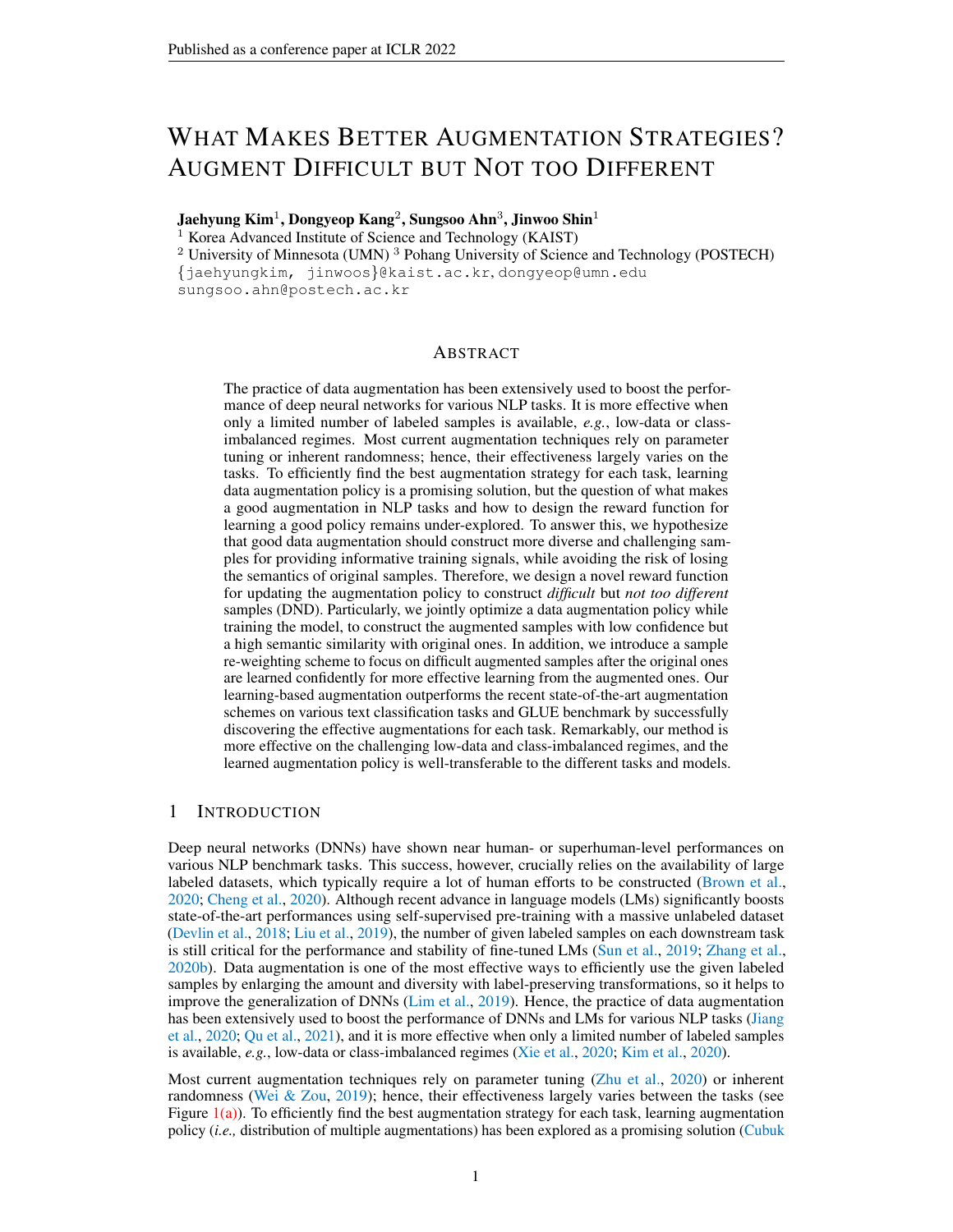<span id="page-6-2"></span>Table 2: Comparison of classification performance (bACC/GM) with RoBERTa classifiers on 3 different text classification datasets under 2 different class-imbalance ratio  $\gamma_{\rm imb}$ . Except the graycolored row, the classifiers are fine-tuned with over-sampled datasets augmented by each data augmentation method. All the values and error bars are mean and standard deviation across 3 random seeds. The best and the second best results are indicated in bold and underline, respectively.

|             |                                   | $SST-2$                        |                                                 | News20                      | Review <sub>50</sub>                      |                                   |  |
|-------------|-----------------------------------|--------------------------------|-------------------------------------------------|-----------------------------|-------------------------------------------|-----------------------------------|--|
| Method      | $\gamma_{\rm imb} = 100$          | $\gamma_{\rm imb} = 20$        | $\gamma_{\text{imb}} = 100$                     | $\gamma_{\rm imb} = 20$     | $\gamma$ i mb $= 100$                     | $\gamma_{\rm imb} = 20$           |  |
| Vanilla     | $66.1$ 4.9 / 59.7 8.9             | $87.8$ 0.4 / 87.6 0.4          | $65.9$ 0.6 / 59.7 2.6                           | $72.5 \t 0.7 / 71.0 \t 0.9$ | $58.2\ \frac{0.2}{45.0}\ \frac{1.0}{1.0}$ | $64.2$ 0.5 / 57.9 1.0             |  |
| Re-sample   | $71.6$ 43/65.8 6.5                | $87.9$ 0.2 / 87.6 0.2          | $66.7$ 0.7/61.6 1.3                             | $73.0 \t0.471.4 \t0.3$      | 59.6 $09/49.3$ 42                         | $65.0 \text{ a}4/60.5 \text{ a}9$ |  |
| <b>EDA</b>  | $71.9 \times 7/64.3$              | $88.6$ 03/88.4 03              | $66.4$ 04/60.8 09                               | $74.0 \times 72.4 \times 8$ | $60.8$ 04/49.1 13                         | $65.2$ 0.4 / 60.7 1.4             |  |
| Adversarial | $78.2 \frac{37}{75.3}$ 50         | $90.1 \div 89.9 \div 2$        | $66.8$ 11/60.4 37                               | $75.0$ 0.7 / $73.9$ 1.0     | $61.8$ 04/52.0 14                         | $67.1 \t0.2 / 63.4 \t0.9$         |  |
| BERT-aug    | $67.9\text{ }62/60.1\text{ }63$   | $89.8$ 0.2 / 89.7 0.4          | $66.5$ 0.3 / 59.8 0.2                           | $74.1$ 07/72.7 07           | $60.7 \div 52.6 \times 6$                 | $65.3$ 0.5 / 60.8 0.9             |  |
| Cutoff      | $77.2 \times 74.2 \times 55$      | $89.4$ 03/89.3 03              | $67.0 \text{ o}6/61.4 \text{ o}6$               | 73.7 11/71.9 10             | $60.8$ 04/50.2 07                         | $65.6 \ \ 0.6 / 61.1 \ \ 1.4$     |  |
| R3F         | $72.5 + 13/67.9$ 24               | $89.1 + 6/88.9$ 18             | $66.5$ 08/60.9 21                               | 73.9 04/72.4 04             | 59.6 $06/47.2$ 27                         | $65.2$ $05/60.5$ 11               |  |
| MixUp       | $71.1 \t3.0 / 65.5 \t4.7$         | $90.2 \div 90.1 \div 2$        | $68.0$ 0.2/64.1 0.9                             | $73.7 \div 72.6 \div 2$     | $61.7$ 01/52.3 01                         | $65.9$ 02/62.0 09                 |  |
| Back-trans  | $71.3$ 4.1 / 65.5 6.7             | $89.4$ 0.5 / 89.3 0.6          | $66.7 \frac{0.7}{61.9}$<br>1 <sub>0</sub>       | $73.5 + 13/71.0 + 27$       | $60.7$ 0.8 / $50.4$ 3.2                   | $65.7$ 0.3/61.9 0.9               |  |
| Back&Adv    | $78.8$ 1.5 / 77.5 3.0             | $90.3 \t 0.2 / 90.2 \t 0.2$    | $67.0 \text{ o} \cdot 5/60.7 \text{ o} \cdot 6$ | $74.0$ 0.3 $/71.7$ 1.5      | $61.9$ 0.1 / $52.9$ 0.2                   | $66.7$ 0.2 / 63.0 0.5             |  |
| Ours        | <b>84.3</b> 2.8 / <b>83.5</b> 3.5 | <b>91.1</b> $0.5 / 91.0$ $0.6$ | 69.8 $1.0 / 66.4$ 1.0                           | $76.8$ 0.5 / $76.0$ 0.7     | 63.9 $0.9 / 54.0$ 1.7                     | 68.4 $_{0.2}$ / 64.0 $_{0.8}$     |  |

<span id="page-6-1"></span>Table 3: Evaluation results of vanilla (RoBERTa) classifiers with the GLUE development set after fine-tuning with each data augmentation method on the given task. All the values are mean across 3 random seeds and the standard deviation is presented in Appendix [C.](#page-17-0) The best and the second best results are indicated in bold and underline, respectively. Gray-colored scores are those lower than the corresponding vanilla scores.

| Method<br>(Metrics) | <b>RTE</b><br>(Acc) | <b>MRPC</b><br>(Acc) | STS-B<br>(P/S) | CoLA<br>(Mcc) | $SST-2$<br>(Acc) | QNLI<br>(Acc) | QQP<br>(Acc/Fl) | MNLI-m/mm<br>(Acc) |
|---------------------|---------------------|----------------------|----------------|---------------|------------------|---------------|-----------------|--------------------|
| Vanilla             | 79.4                | 89.62                | 90.72/90.42    | 62.2          | 94.46            | 92.64         | 90.87/88.17     | 87.34/86.85        |
| <b>EDA</b>          | 77.8                | 90.03                | 90.14/89.92    | 55.8          | 94.96            | 92.56         | 91.41/88.50     | 87.46/87.31        |
| Adversarial         | 80.5                | 91.00                | 91.08/90.68    | 63.5          | 94.88            | 93.18         | 91.50/88.58     | 87.91/87.84        |
| BERT-aug            | 79.6                | 90.11                | 89.47/89.35    | 61.2          | 94.47            | 92.95         | 91.07/88.27     | 87.73/87.25        |
| Cutoff              | 78.0                | 91.01                | 90.53/90.27    | 64.0          | 94.42            | 92.84         | 91.13/88.27     | 87.22/87.22        |
| R3F                 | 79.7                | 90.69                | 90.77/90.56    | 64.6          | 94.95            | 93.06         | 91.30/88.54     | 87.97/87.66        |
| MixUp               | 79.8                | 90.08                | 90.46/90.16    | 64.3          | 94.50            | 92.69         | 90.98/88.06     | 87.50/87.02        |
| Back-trans          | 79.9                | 90.20                | 90.54/90.33    | 58.8          | 94.53            | 92.64         | 90.82/88.05     | 87.50/87.06        |
| Back&Adv            | 80.9                | 90.69                | 90.61/90.33    | 59.5          | 95.01            | 93.07         | 91.29/88.49     | 87.73/87.53        |
| Ours                | 81.5                | 91.18                | 90.78/90.49    | 65.0          | 95.30            | 93.48         | 91.85/89.00     | 88.21/88.12        |

augmentation policies by randomly selecting one of them for each mini-batch. More details can be found in Appendix [A.3.](#page-15-0)

#### <span id="page-6-0"></span>4.2 EXPERIMENTAL RESULTS ON TEXT CLASSIFICATION AND GLUE BENCHMARK

To verify the effectiveness of DND, we compare DND with various data augmentation schemes in the scenario of fine-tuning RoBERTa-base model for each downstream task. Table [1](#page-5-0) summarizes the experimental results on six text classification tasks, along with the challenging low-resource scenarios (*i.e.,* 5-shot). On the original full datasets, DND consistently outperforms the baseline augmentations for all datasets. To be specific, DND exhibits 16.45% relative test error reduction compared to the vanilla method in the average. Furthermore, compared to the previous best augmentation method for each dataset, DND exhibits 8.59% relative test error reduction in the average. In the case of challenging 5-shot datasets, our method again outperforms the strong baselines with a larger margin. These results show that our method successfully provides 'informative' learning signals to the training classifier regardless of the number of given labeled datasets.

Next, we evaluate DND on class-imbalanced datasets; more practical setups suffer from the limited training data. Here, we consider one more natural baseline, 'Re-sampling', that equally samples each class in a mini-batch. Then, it is combined with each augmentation by applying augmentation instead of using duplicated samples for re-sampling (for details, see Appendix [A.1\)](#page-13-0). For the evaluation, we report two popular metrics for class-imbalance: the arithmetic mean (bACC) and geometric mean (GM) over class-wise accuracy. In Table [2,](#page-6-2) one can observe that the gain from data augmentation is more significant compared to the case of balanced datasets, as the lack of diversity in minority classes would be addressed by it. However, our learning-based augmentation scheme further enlarges this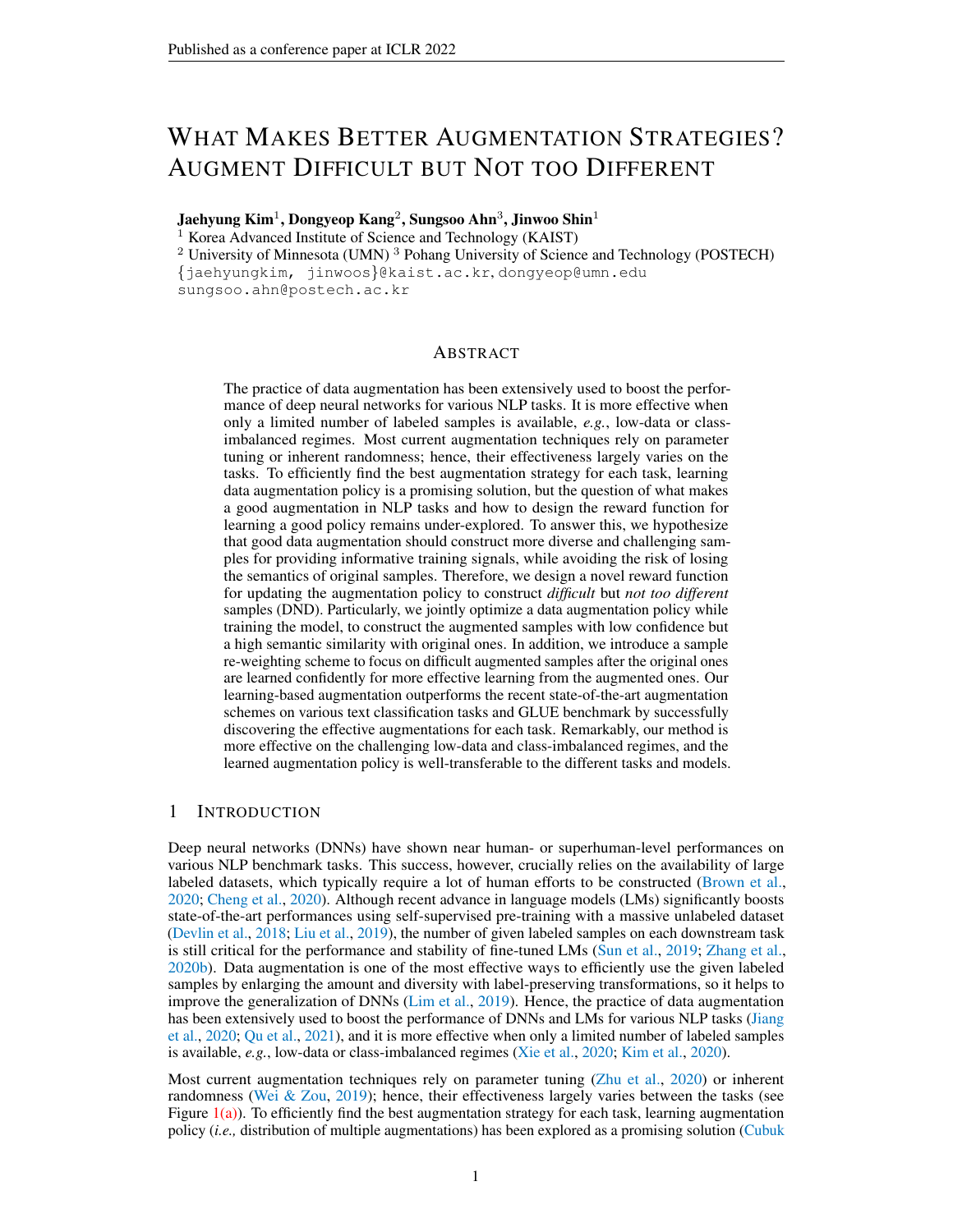<span id="page-7-1"></span>Table 4: Ablation study on different criteria for updating policy. Test accuracy of vanilla (RoBERTa) classifiers after fine-tuning across various augmentations and learning objectives on News20 and Review50 are compared. All the values and error bars are mean and standard deviation across 3 random seeds. The best and the second best results are indicated in bold and underline, respectively.

| Dataset   Vanilla | Fixed |  | Random Difficult Not Different Validation   DND (no $w$ )                                   |                                               | DND |
|-------------------|-------|--|---------------------------------------------------------------------------------------------|-----------------------------------------------|-----|
|                   |       |  | News20   82.49 0.23 84.06 0.19 84.58 0.16 83.96 0.12 84.65 0.13                             | $85.08$ 0.07   $85.02$ 0.20 <b>85.19</b> 0.35 |     |
|                   |       |  | Review 50   71.58 $_{0.18}$ 73.57 $_{0.09}$ 73.04 $_{0.07}$ 73.52 $_{0.06}$ 72.64 $_{0.02}$ | $73.72$ 0.22   $74.13$ 0.16 <b>74.87</b> 0.17 |     |

<span id="page-7-2"></span>Table 5: Transferability of DND: test accuracy of the specified language model after fine-tuning across various augmentations. The augmentation policy learned with RoBERTa on News20 dataset is used as a base policy being transferred. All the values and error bars are mean and standard deviation across 3 random seeds. The best is indicated in bold.

|                                                            | Model transfer Dataset transfer   Vanilla Fixed Random Transfer                                                                                                                                |  |  |
|------------------------------------------------------------|------------------------------------------------------------------------------------------------------------------------------------------------------------------------------------------------|--|--|
|                                                            | RoBERTa News20 $\rightarrow$ Review50   71.44 $_{0.07}$ 73.34 $_{0.11}$ 72.97 $_{0.11}$ 73.93 $_{0.01}$<br>RoBERTa News20 $\rightarrow$ Clinc150   95.48 0.21 96.50 0.07 96.31 0.04 96.63 0.07 |  |  |
| $RoBERTa \rightarrow BERT$<br>$RoBERTa \rightarrow ALBERT$ | News20   84.11 0.58 84.65 0.12 86.01 0.06 <b>86.32</b> 0.02<br>News20 79.70 0.23 80.03 0.10 79.37 0.31 80.48 0.08                                                                              |  |  |

gain by constructing the augmented samples specialized for improving minority classes, based on its task-wise adaptability. Specifically, DND exhibits 20.33% and 9.12% relative test error reductions in the average compared to Re-sampling and the previous best augmentation method, respectively. Additionally, we perform t-test on the results in Tables 1 and 2 to validate the statistical significance of DND compared to other baselines. Here, we observe that the average p-value is 0.050, which is generally known to indicate the statistical significance of the results.

Furthermore, we evaluate DND on the GLUE benchmark, composed of 8 different tasks. Table [3](#page-6-1) summarizes the corresponding results, and one can observe that DND consistently improves the RoBERTa-base model for all tasks; furthermore, DND outperforms the strong baselines for most cases. We remark that the existing augmentations are sometimes even harmful, as they can't consider the characteristics of each task. For example, the goal of CoLA task is classifying whether the given sentence is grammatically valid or not. Hence, this task is much sensitive to linguistic change, and it results in the degradation with the word-level augmentation methods. In contrast, our method automatically reflects such inherent characteristics of each task.

#### <span id="page-7-0"></span>4.3 ADDITIONAL ANALYSES

Ablation study. To verify the effectiveness of the proposed reward function, we compare the following augmentation methods: (1) *Vanilla*: no data augmentation; (2) *Fixed*: fixed augmentation is applied throughout the fine-tuning. We choose the baseline augmentation that shows the best performance in Table [1;](#page-5-0) (3) *Random*: augmentation is randomly selected among the augmentation pool at each training step; (4) *Difficult*: policy is updated to increase the training loss of the augmented sample like [Zhang et al.](#page-12-5) [\(2020c\)](#page-12-5); (5) *Not Different*: policy is updated to increase the similarity between augmented and original samples; (6) *Validation*: policy is updated to maximize the validation accuracy directly like Auto-augment [\(Cubuk et al.,](#page-10-4) [2019\)](#page-10-4). To this end, we adopt LDM [\(Hu et al.,](#page-10-11) [2019\)](#page-10-11), which adapts an off-the-shelf reward learning algorithm from RL for joint data manipulation learning and model training. As LDM originally uses a different augmentation pool, we adapt it using the same augmentation pool with DND. (7) *DND (no* w*)*: policy is updated to increase both training loss and semantic similarity without re-weighting scheme in Eq. [1.](#page-3-2) Here, we commonly use the extra losses (Eq. [4](#page-3-3) and Eq. [5\)](#page-3-4) at training for the fair comparison. Effect of these losses is shown in Appendix [F.](#page-21-0)

From Table [4,](#page-7-1) one can verify that the effectiveness of *Difficult* is quite limited due to it easily diverges to construct too different examples as shown in Figure  $1(b)$  and  $5(b)$ . Also, the augmented samples from *Not Different* do not much improve the performance as the learning signals from these samples would be duplicated with the original samples. However, when we properly combine these rewards, it successfully provides 'informative' learning signals to the classifier (*DND (no* w*)*), and it can be further improved by the proposed re-weighting component (*DND*). Remarkably, it is observable that DND clearly outperforms *Validation*. These results demonstrate that our reward design is more effective than maximizing the validation accuracy for learning the augmentations. Furthermore, we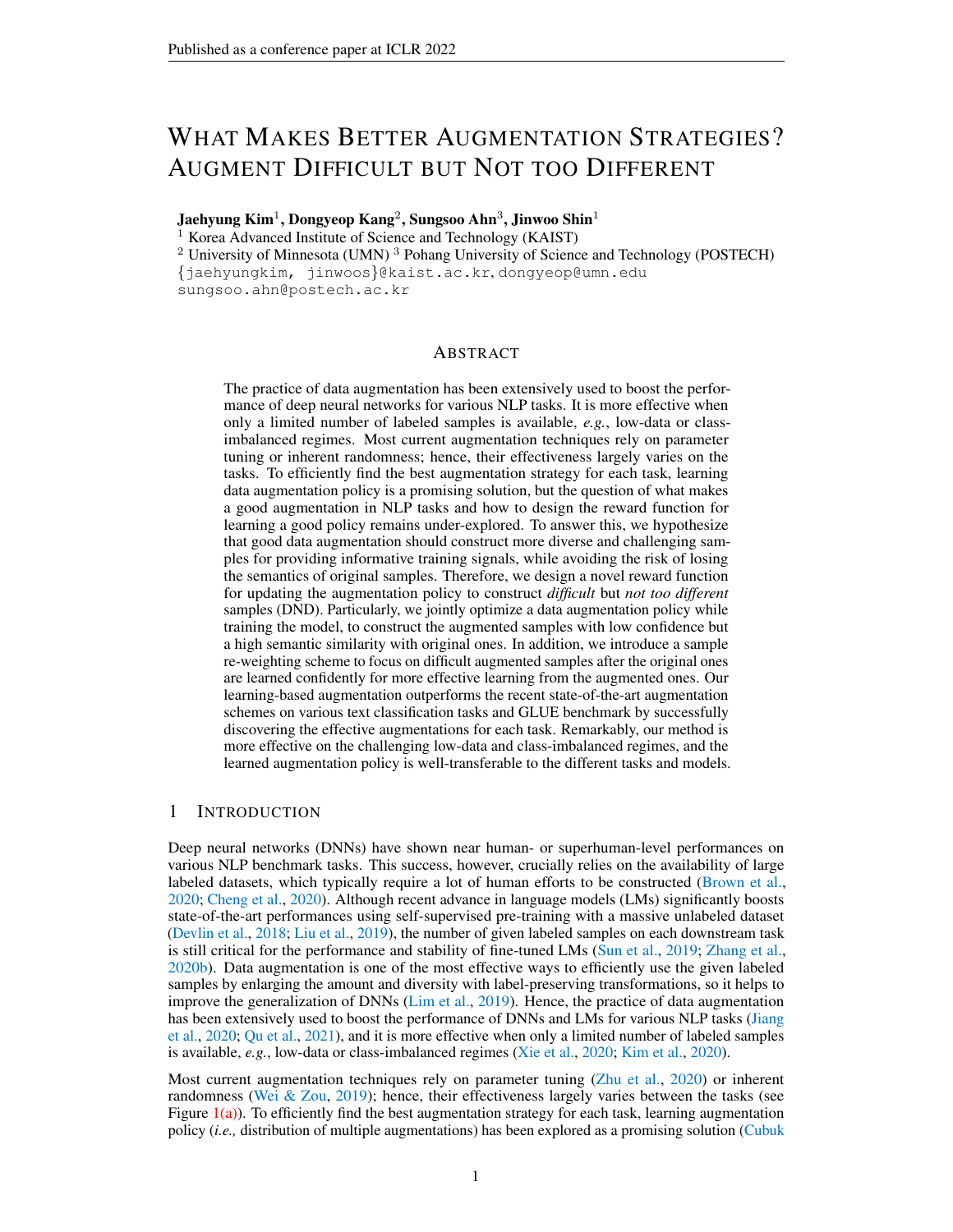

<span id="page-8-1"></span><span id="page-8-0"></span>Figure 3: Analysis about the learned augmentation policy on Review50. (a, b) Dynamics of probability and magnitude during fine-tuning, respectively. (c) Top-3 representative augmentations, discovered by our augmentation policy. Best viewed in color.

emphasize that such methods maximizing validation accuracy usually require more computations than training loss-based methods due to an inherent bi-level optimization [\(Zhang et al.,](#page-12-5) [2020c;](#page-12-5) [Hataya](#page-10-5) [et al.,](#page-10-5) [2020\)](#page-10-5); for example, LDM is 3x slower than DND under the same update frequency.

Transferability across datasets and architectures. Here, we provide additional experiments to verify the transferability of the learned policy with our method. To this end, we first save the status of the augmentation policy for each update during the training on the source data and then directly apply it to other tasks or models as dynamic augmentations. From Table [5,](#page-7-2) one can verify that the transferred augmentation outperforms the baseline augmentations and is even competitive with the performance of the jointly updated policy. Also, the learned policy could be transferred to the different models, such as BERT [\(Devlin et al.,](#page-10-1) [2018\)](#page-10-1) and ALBERT[\(Lan et al.,](#page-11-14) [2019\)](#page-11-14). These results imply that the proposed augmentation scheme would be greatly beneficial for successfully applying the data augmentation to the new task or model without the exhaustive search and update.

More analysis on learned policy. In Figure [3,](#page-8-0) we further present more analysis on the learned policy. Specifically, we focus on the parameters in the first operation  $\mathcal{O}_1$ . More detailed results can be found in Appendix [B.](#page-16-1) We first note that the probability  $p$  is dynamically changed at an early stage, which implies the exploration step is naturally occurred. After enough iterations, most of the augmentations are converged, and few candidates are only actively updated. In contrast, each augmentation's magnitude  $\mu$  is progressively updated and almost converged at the last training iterations. This stability is actually the result of our reward function for similarity, as the policy quickly diverges without this (see Appendix [B\)](#page-16-1). Interestingly, from successful guidance of the proposed reward, we observe that our augmentation policy could re-discover the previously known best composition of augmentations (which was found by exhaustive grid search). Also, it can newly discover the task-specific augmentations as shown in Figure  $3(c)$ . It reveals the reason for success from DND, along with the efficiency of this method.

# 5 CONCLUSION

We propose DND, a simple and effective augmentation learning scheme for NLP tasks. We design of a novel reward function for optimizing augmentation policy to (a) construct the difficult augmented samples for providing 'informative' signals, while (b) preserving their semantic meaning to be not too different from the original for avoiding 'wrong' signals. From the experiments, we find our augmentation method to be much effective in challenging low-data and class-imbalanced regimes. Also, the learned augmentation policy transfers well across various tasks and models. As the augmentation policy learning for NLP tasks is under-explored in the literature, we expect our work to contribute to exploring this direction of research.

Furthermore, since the proposed concept of difficult but not too different augmentation is task- and domain-agnostic, we do believe that DND would benefit in other tasks (e.g., self-supervised learning) and domains (e.g., vision and graph) as well. On the other hand, incorporating the pre-trained models for augmentation learning in different domains (e.g., SimCLR [\(Chen et al.,](#page-9-5) [2020\)](#page-9-5)) would be an interesting future direction, as the fine-tuning of such pre-trained models have shown remarkable successes recently.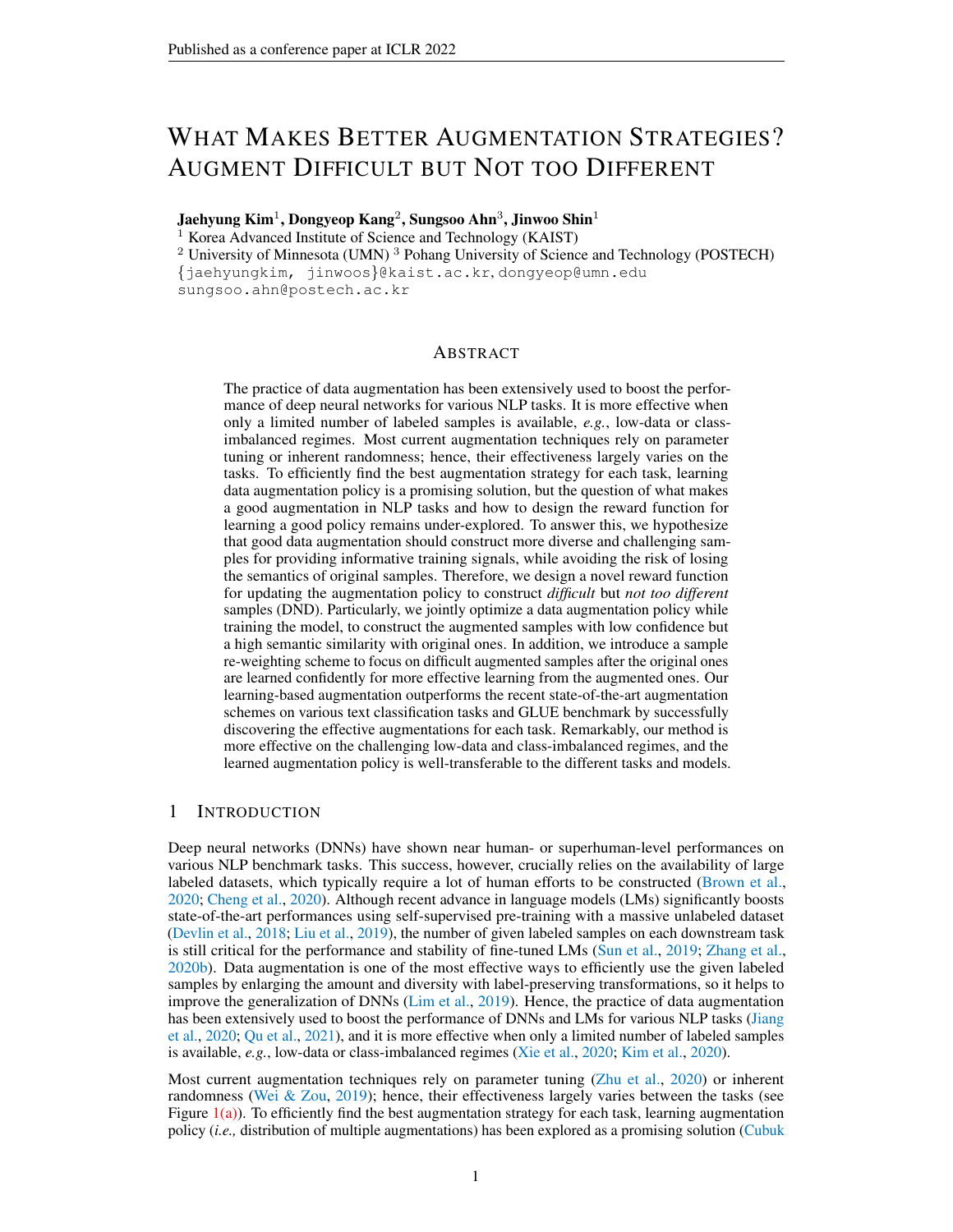## ETHICS STATEMENT

Data augmentation is generally effective for improving the performance on the target task; hence it now becomes a de-facto standard for training DNNs, in various input domains [\(Cubuk et al.,](#page-10-4) [2019;](#page-10-4) [Park et al.,](#page-11-15) [2019;](#page-11-15) [You et al.,](#page-12-14) [2020\)](#page-12-14). However, it also has a potential risk to amplify the undesirable property of the model at the same time, *e.g.,* gender bias [\(Bordia & Bowman,](#page-9-6) [2019\)](#page-9-6), since the enlarged diversity by data augmentation is proportional to the size of used samples for augmentation again. Since the practice of data augmentation is usually based on pre-defined fixed augmentations, it is hard to remove such inherency of undesirable properties explicitly.

In this respect, the learning-based augmentation scheme would be greatly beneficial, as it can easily alleviate this risk by setting the proper objective functions with respect to the desired property [\(Ziegler](#page-12-15) [et al.,](#page-12-15) [2019\)](#page-12-15). For example, one could construct the 'fair' data augmentation scheme by jointly adding the reward for fairness and task accuracy, as we have explored in this work. Hence, we believe our proposed learning-based augmentation scheme would be a step towards improving a such fairness aspect in data augmentation, especially for NLP task.

## REPRODUCIBILITY STATEMENT

We describe the implementation details of the method in Section [4.1](#page-4-0) and Appendix [A.3.](#page-15-0) Also, we provide the details of the datasets and baselines in Appendix  $A.1$  and  $A.2$ , respectively. We also provide our code in the supplementary material. All the used packages are along with the code. In our experiments, we use a single GPU (NVIDIA TITAN Xp) and 8 CPU cores (Intel Xeon E5-2630 v4).

### ACKNOWLEDGMENTS

This work was mainly supported by Institute of Information & communications Technology Planning & Evaluation (IITP) grant funded by the Korea government (MSIT) (No.2021-0-02068, Artificial Intelligence Innovation Hub; No.2019-0-00075, Artificial Intelligence Graduate School Program (KAIST)).

## **REFERENCES**

- <span id="page-9-4"></span>Armen Aghajanyan, Akshat Shrivastava, Anchit Gupta, Naman Goyal, Luke Zettlemoyer, and Sonal Gupta. Better fine-tuning by reducing representational collapse. In *International Conference on Learning Representations (ICLR)*, 2021.
- <span id="page-9-1"></span>Yoshua Bengio, Jérôme Louradour, Ronan Collobert, and Jason Weston. Curriculum learning. In *Proceedings of the International Conference on Machine Learning (ICML)*, pp. 41–48, 2009.
- <span id="page-9-2"></span>Yoshua Bengio, Nicholas Léonard, and Aaron Courville. Estimating or propagating gradients through stochastic neurons for conditional computation. *arXiv preprint arXiv:1308.3432*, 2013.
- <span id="page-9-6"></span>Shikha Bordia and Samuel R Bowman. Identifying and reducing gender bias in word-level language models. *arXiv preprint arXiv:1904.03035*, 2019.
- <span id="page-9-0"></span>Tom B Brown, Benjamin Mann, Nick Ryder, Melanie Subbiah, Jared Kaplan, Prafulla Dhariwal, Arvind Neelakantan, Pranav Shyam, Girish Sastry, Amanda Askell, et al. Language models are few-shot learners. In *Advances in Neural Information Processing Systems (NeurIPS)*, 2020.
- <span id="page-9-5"></span>Ting Chen, Simon Kornblith, Mohammad Norouzi, and Geoffrey Hinton. A simple framework for contrastive learning of visual representations. In *Proceedings of the International Conference on Machine Learning (ICML)*, pp. 1597–1607. PMLR, 2020.
- <span id="page-9-3"></span>Zhiyuan Chen and Bing Liu. Mining topics in documents: standing on the shoulders of big data. In *Proceedings of the 20th ACM SIGKDD international conference on Knowledge discovery and data mining*, pp. 1116–1125, 2014.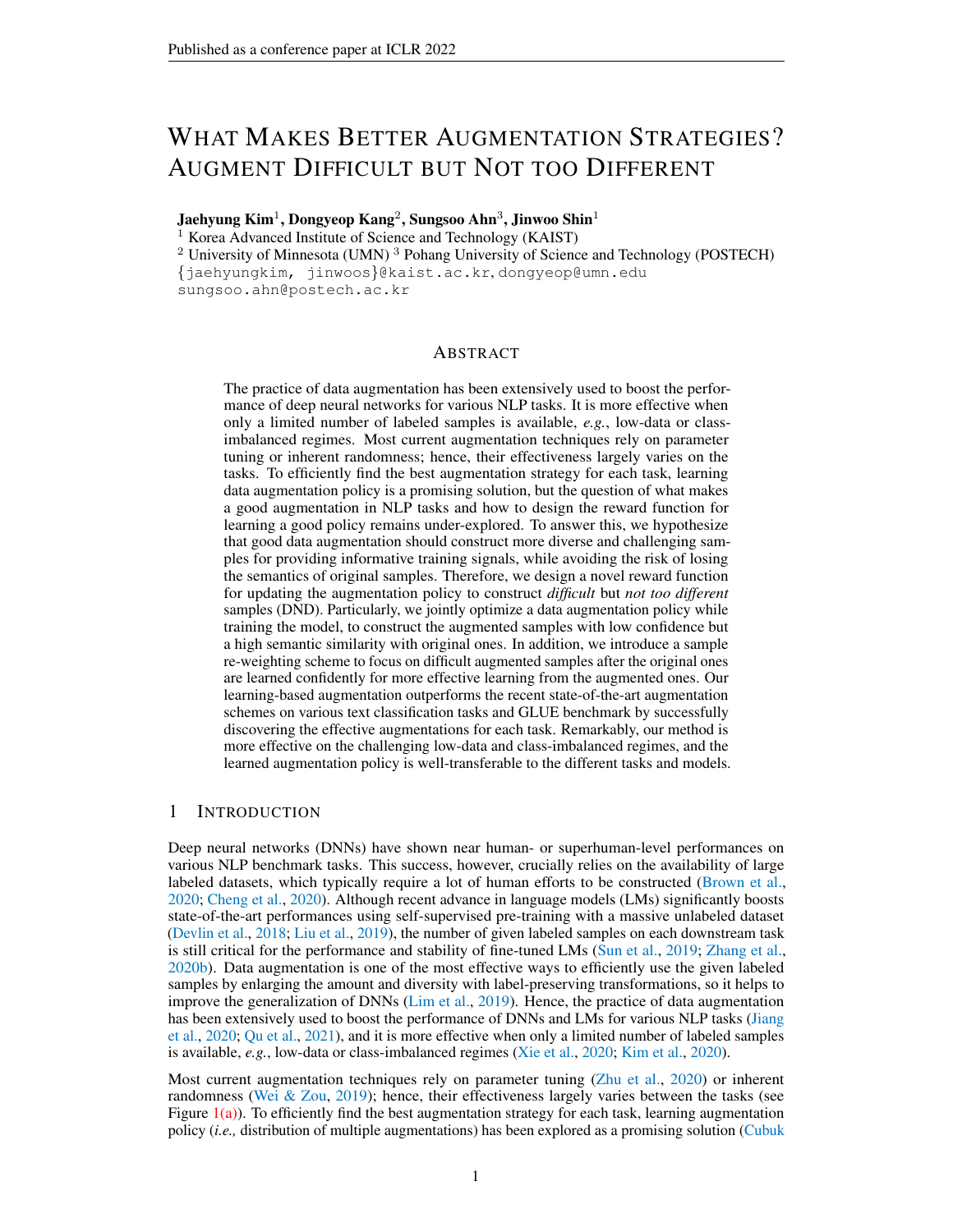- <span id="page-10-0"></span>Yong Cheng, Lu Jiang, Wolfgang Macherey, and Jacob Eisenstein. Advaug: Robust adversarial augmentation for neural machine translation. In *Annual Meeting of the Association for Computational Linguistics (ACL)*, 2020.
- <span id="page-10-4"></span>Ekin D Cubuk, Barret Zoph, Dandelion Mane, Vijay Vasudevan, and Quoc V Le. Autoaugment: Learning augmentation strategies from data. In *Conference on Computer Vision and Pattern Recognition (CVPR)*, pp. 113–123, 2019.
- <span id="page-10-16"></span>Ekin D Cubuk, Barret Zoph, Jonathon Shlens, and Quoc V Le. RandAugment: Practical automated data augmentation with a reduced search space. In *Conference on Computer Vision and Pattern Recognition (CVPR)*, pp. 702–703, 2020.
- <span id="page-10-15"></span>Yin Cui, Menglin Jia, Tsung-Yi Lin, Yang Song, and Serge Belongie. Class-balanced loss based on effective number of samples. In *Conference on Computer Vision and Pattern Recognition (CVPR)*, 2019.
- <span id="page-10-1"></span>Jacob Devlin, Ming-Wei Chang, Kenton Lee, and Kristina Toutanova. BERT: Pre-training of deep bidirectional transformers for language understanding. *arXiv preprint arXiv:1810.04805*, 2018.
- <span id="page-10-7"></span>Steven Y Feng, Varun Gangal, Jason Wei, Sarath Chandar, Soroush Vosoughi, Teruko Mitamura, and Eduard Hovy. A survey of data augmentation approaches for nlp. In *Annual Meeting of the Association for Computational Linguistics (ACL)*, 2021.
- <span id="page-10-6"></span>Siddhant Garg and Goutham Ramakrishnan. Bae: Bert-based adversarial examples for text classification. In *Conference on Empirical Methods in Natural Language Processing (EMNLP)*, 2020.
- <span id="page-10-12"></span>Chengyue Gong, Dilin Wang, Meng Li, Vikas Chandra, and Qiang Liu. Keepaugment: A simple information-preserving data augmentation approach. *arXiv preprint arXiv:2011.11778*, 2020.
- <span id="page-10-10"></span>Raphael Gontijo-Lopes, Sylvia J Smullin, Ekin D Cubuk, and Ethan Dyer. Affinity and diversity: Quantifying mechanisms of data augmentation. *arXiv preprint arXiv:2002.08973*, 2020.
- <span id="page-10-9"></span>Hongyu Guo, Yongyi Mao, and Richong Zhang. Augmenting data with mixup for sentence classification: An empirical study. *arXiv preprint arXiv:1905.08941*, 2019.
- <span id="page-10-5"></span>Ryuichiro Hataya, Jan Zdenek, Kazuki Yoshizoe, and Hideki Nakayama. Faster autoaugment: Learning augmentation strategies using backpropagation. In *International Conference on Computer Vision (ICCV)*, pp. 1–16. Springer, 2020.
- <span id="page-10-11"></span>Zhiting Hu, Bowen Tan, Ruslan Salakhutdinov, Tom Mitchell, and Eric P Xing. Learning data manipulation for augmentation and weighting. *Advances in Neural Information Processing Systems (NeurIPS)*, 2019.
- <span id="page-10-13"></span>Eric Jang, Shixiang Gu, and Ben Poole. Categorical reparameterization with gumbel-softmax. In *International Conference on Learning Representations (ICLR)*, 2017.
- <span id="page-10-2"></span>Haoming Jiang, Pengcheng He, Weizhu Chen, Xiaodong Liu, Jianfeng Gao, and Tuo Zhao. Smart: Robust and efficient fine-tuning for pre-trained natural language models through principled regularized optimization. In *Annual Meeting of the Association for Computational Linguistics (ACL)*, 2020.
- <span id="page-10-8"></span>Dongyeop Kang, Tushar Khot, Ashish Sabharwal, and Eduard Hovy. AdvEntuRe: Adversarial training for textual entailment with knowledge-guided examples. In *Proceedings of the 56th Annual Meeting of the Association for Computational Linguistics (Volume 1: Long Papers)*, pp. 2418–2428, Melbourne, Australia, July 2018. Association for Computational Linguistics. doi: 10.18653/v1/P18-1225. URL <https://www.aclweb.org/anthology/P18-1225>.
- <span id="page-10-3"></span>Jaehyung Kim, Jongheon Jeong, and Jinwoo Shin. M2m: Imbalanced classification via major-tominor translation. In *Conference on Computer Vision and Pattern Recognition (CVPR)*, 2020.
- <span id="page-10-14"></span>Diederik P Kingma and Jimmy Ba. Adam: A method for stochastic optimization. In *International Conference on Learning Representations (ICLR)*, 2015.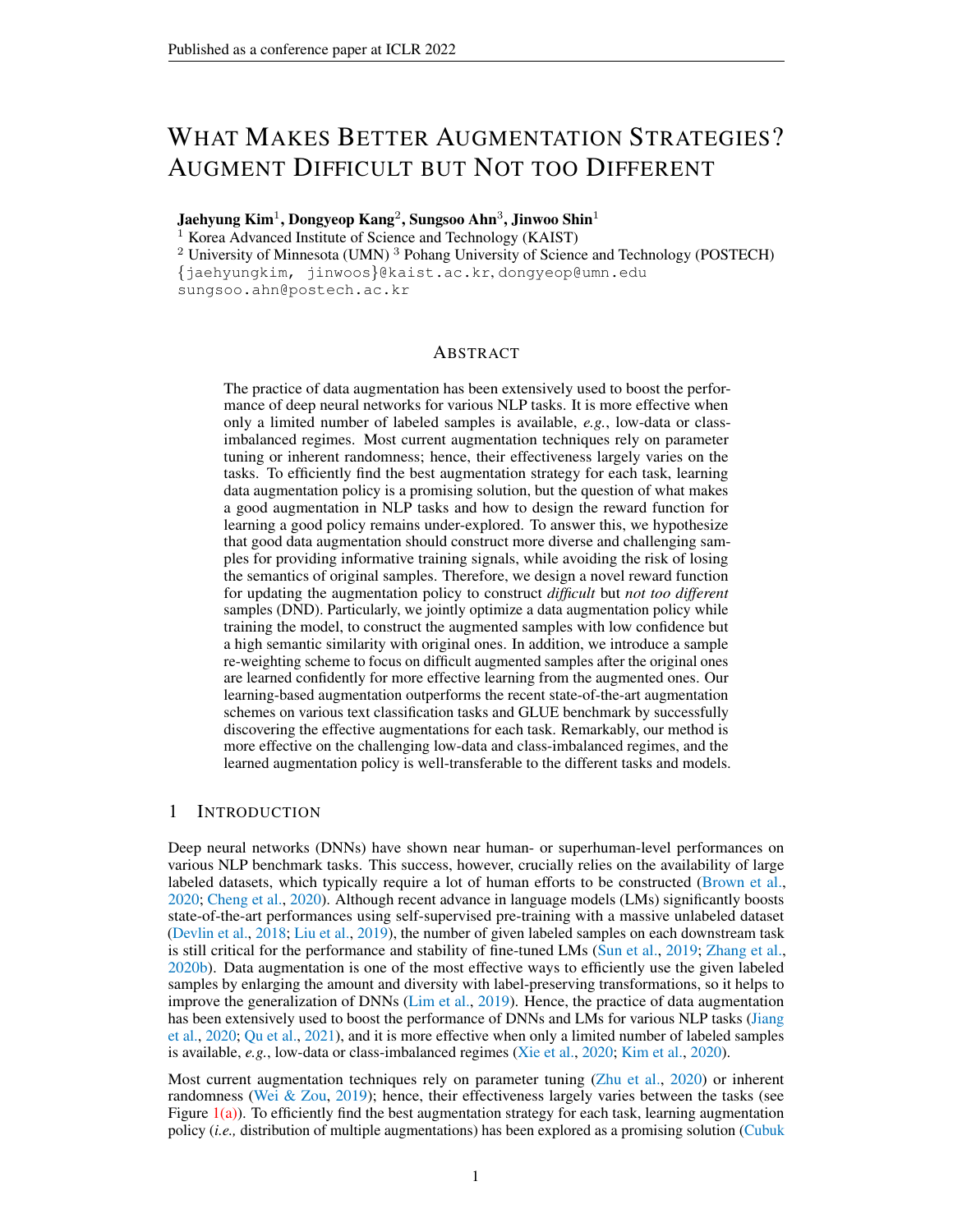- <span id="page-11-14"></span>Zhenzhong Lan, Mingda Chen, Sebastian Goodman, Kevin Gimpel, Piyush Sharma, and Radu Soricut. Albert: A lite bert for self-supervised learning of language representations. *arXiv preprint arXiv:1909.11942*, 2019.
- <span id="page-11-9"></span>Ken Lang. Newsweeder: Learning to filter netnews. In *Machine Learning Proceedings 1995*, pp. 331–339. Elsevier, 1995.
- <span id="page-11-10"></span>Stefan Larson, Anish Mahendran, Joseph J Peper, Christopher Clarke, Andrew Lee, Parker Hill, Jonathan K Kummerfeld, Kevin Leach, Michael A Laurenzano, Lingjia Tang, et al. An evaluation dataset for intent classification and out-of-scope prediction. *arXiv preprint arXiv:1909.02027*, 2019.
- <span id="page-11-13"></span>Xin Li and Dan Roth. Learning question classifiers. In *COLING 2002: The 19th International Conference on Computational Linguistics*, 2002.
- <span id="page-11-5"></span>Yonggang Li, Guosheng Hu, Yongtao Wang, Timothy Hospedales, Neil M Robertson, and Yongxin Yang. Differentiable automatic data augmentation. In *International Conference on Computer Vision (ICCV)*, pp. 580–595. Springer, 2020.
- <span id="page-11-1"></span>Sungbin Lim, Ildoo Kim, Taesup Kim, Chiheon Kim, and Sungwoong Kim. Fast autoaugment. *Advances in Neural Information Processing Systems (NeurIPS)*, 2019.
- <span id="page-11-0"></span>Yinhan Liu, Myle Ott, Naman Goyal, Jingfei Du, Mandar Joshi, Danqi Chen, Omer Levy, Mike Lewis, Luke Zettlemoyer, and Veselin Stoyanov. Roberta: A robustly optimized bert pretraining approach. *arXiv preprint arXiv:1907.11692*, 2019.
- <span id="page-11-11"></span>Andrew Maas, Raymond E Daly, Peter T Pham, Dan Huang, Andrew Y Ng, and Christopher Potts. Learning word vectors for sentiment analysis. In *Proceedings of the 49th annual meeting of the association for computational linguistics: Human language technologies*, pp. 142–150, 2011.
- <span id="page-11-4"></span>Takeru Miyato, Shin-ichi Maeda, Masanori Koyama, and Shin Ishii. Virtual adversarial training: a regularization method for supervised and semi-supervised learning. *IEEE transactions on pattern analysis and machine intelligence*, 41(8):1979–1993, 2018.
- <span id="page-11-15"></span>Daniel S Park, William Chan, Yu Zhang, Chung-Cheng Chiu, Barret Zoph, Ekin D Cubuk, and Quoc V Le. Specaugment: A simple data augmentation method for automatic speech recognition. *arXiv preprint arXiv:1904.08779*, 2019.
- <span id="page-11-2"></span>Yanru Qu, Dinghan Shen, Yelong Shen, Sandra Sajeev, Jiawei Han, and Weizhu Chen. Coda: Contrast-enhanced and diversity-promoting data augmentation for natural language understanding. In *International Conference on Learning Representations (ICLR)*, 2021.
- <span id="page-11-8"></span>Nils Reimers, Iryna Gurevych, Nils Reimers, Iryna Gurevych, Nandan Thakur, Nils Reimers, Johannes Daxenberger, and Iryna Gurevych. Sentence-bert: Sentence embeddings using siamese bert-networks. In *Conference on Empirical Methods in Natural Language Processing (EMNLP)*, 2019.
- <span id="page-11-6"></span>Shuhuai Ren, Jinchao Zhang, Lei Li, Xu Sun, and Jie Zhou. Text autoaugment: Learning compositional augmentation policy for text classification. In *Conference on Empirical Methods in Natural Language Processing (EMNLP)*, 2021.
- <span id="page-11-3"></span>Dinghan Shen, Mingzhi Zheng, Yelong Shen, Yanru Qu, and Weizhu Chen. A simple but toughto-beat data augmentation approach for natural language understanding and generation. *arXiv preprint arXiv:2009.13818*, 2020.
- <span id="page-11-7"></span>Abhinav Shrivastava, Abhinav Gupta, and Ross Girshick. Training region-based object detectors with online hard example mining. In *Conference on Computer Vision and Pattern Recognition (CVPR)*, pp. 761–769, 2016.
- <span id="page-11-12"></span>Richard Socher, Alex Perelygin, Jean Wu, Jason Chuang, Christopher D Manning, Andrew Y Ng, and Christopher Potts. Recursive deep models for semantic compositionality over a sentiment treebank. In *Conference on Empirical Methods in Natural Language Processing (EMNLP)*, pp. 1631–1642, 2013.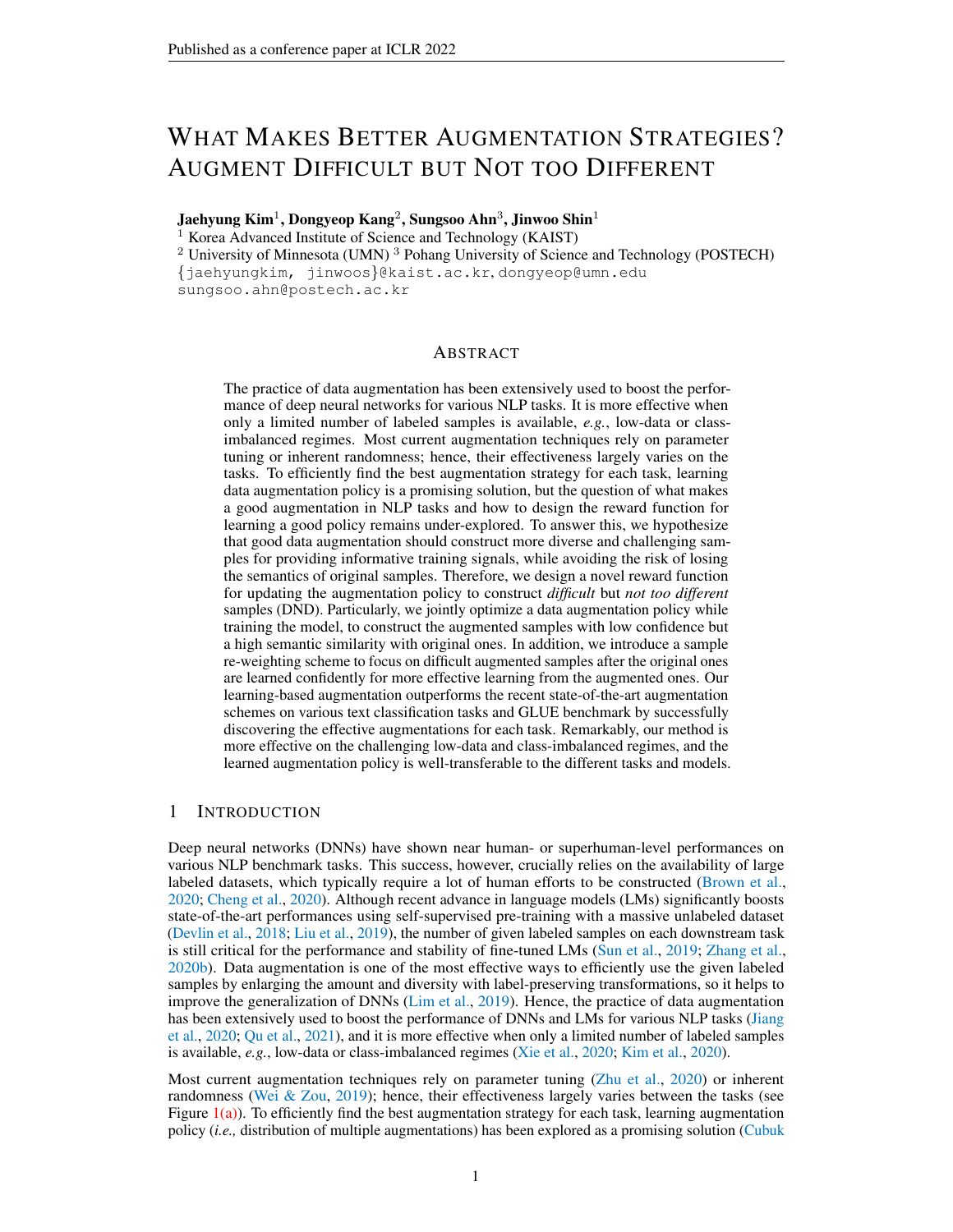- <span id="page-12-13"></span>Nitish Srivastava, Geoffrey Hinton, Alex Krizhevsky, Ilya Sutskever, and Ruslan Salakhutdinov. Dropout: a simple way to prevent neural networks from overfitting. *The journal of machine learning research*, 15(1):1929–1958, 2014.
- <span id="page-12-0"></span>Chi Sun, Xipeng Qiu, Yige Xu, and Xuanjing Huang. How to fine-tune bert for text classification? In *China National Conference on Chinese Computational Linguistics*, pp. 194–206. Springer, 2019.
- <span id="page-12-9"></span>Toan Tran, Trung Pham, Gustavo Carneiro, Lyle Palmer, and Ian Reid. A bayesian data augmentation approach for learning deep models. In *Advances in Neural Information Processing Systems (NeurIPS)*, 2017.
- <span id="page-12-7"></span>Alex Wang, Amanpreet Singh, Julian Michael, Felix Hill, Omer Levy, and Samuel R Bowman. Glue: A multi-task benchmark and analysis platform for natural language understanding. In *International Conference on Learning Representations (ICLR)*, 2019.
- <span id="page-12-6"></span>Xinyi Wang, Hieu Pham, Zihang Dai, and Graham Neubig. Switchout: an efficient data augmentation algorithm for neural machine translation. In *Conference on Empirical Methods in Natural Language Processing (EMNLP)*, 2018.
- <span id="page-12-4"></span>Jason Wei and Kai Zou. Eda: Easy data augmentation techniques for boosting performance on text classification tasks. *arXiv preprint arXiv:1901.11196*, 2019.
- <span id="page-12-11"></span>Longhui Wei, An Xiao, Lingxi Xie, Xin Chen, Xiaopeng Zhang, and Qi Tian. Circumventing outliers of autoaugment with knowledge distillation. *arXiv preprint arXiv:2003.11342*, 2(8), 2020.
- <span id="page-12-10"></span>Sen Wu, Hongyang Zhang, Gregory Valiant, and Christopher Ré. On the generalization effects of linear transformations in data augmentation. In *Proceedings of the International Conference on Machine Learning (ICML)*, pp. 10410–10420. PMLR, 2020.
- <span id="page-12-2"></span>Qizhe Xie, Zihang Dai, Eduard Hovy, Minh-Thang Luong, and Quoc V Le. Unsupervised data augmentation for consistency training. In *Advances in Neural Information Processing Systems (NeurIPS)*, 2020.
- <span id="page-12-8"></span>Mingyang Yi, Lu Hou, Lifeng Shang, Xin Jiang, Qun Liu, and Zhi-Ming Ma. Reweighting augmented samples by minimizing the maximal expected loss. In *International Conference on Learning Representations (ICLR)*, 2021.
- <span id="page-12-14"></span>Yuning You, Tianlong Chen, Yongduo Sui, Ting Chen, Zhangyang Wang, and Yang Shen. Graph contrastive learning with augmentations. In *Advances in Neural Information Processing Systems (NeurIPS)*, 2020.
- <span id="page-12-12"></span>Tianyi Zhang, Varsha Kishore, Felix Wu, Kilian Q Weinberger, and Yoav Artzi. Bertscore: Evaluating text generation with bert. In *International Conference on Learning Representations (ICLR)*, 2020a.
- <span id="page-12-1"></span>Tianyi Zhang, Felix Wu, Arzoo Katiyar, Kilian Q Weinberger, and Yoav Artzi. Revisiting few-sample bert fine-tuning. *arXiv preprint arXiv:2006.05987*, 2020b.
- <span id="page-12-5"></span>Xinyu Zhang, Qiang Wang, Jian Zhang, and Zhao Zhong. Adversarial autoaugment. In *International Conference on Learning Representations (ICLR)*, 2020c.
- <span id="page-12-3"></span>Chen Zhu, Yu Cheng, Zhe Gan, Siqi Sun, Tom Goldstein, and Jingjing Liu. Freelb: Enhanced adversarial training for natural language understanding. In *International Conference on Learning Representations (ICLR)*, 2020.
- <span id="page-12-15"></span>Daniel M Ziegler, Nisan Stiennon, Jeffrey Wu, Tom B Brown, Alec Radford, Dario Amodei, Paul Christiano, and Geoffrey Irving. Fine-tuning language models from human preferences. *arXiv preprint arXiv:1909.08593*, 2019.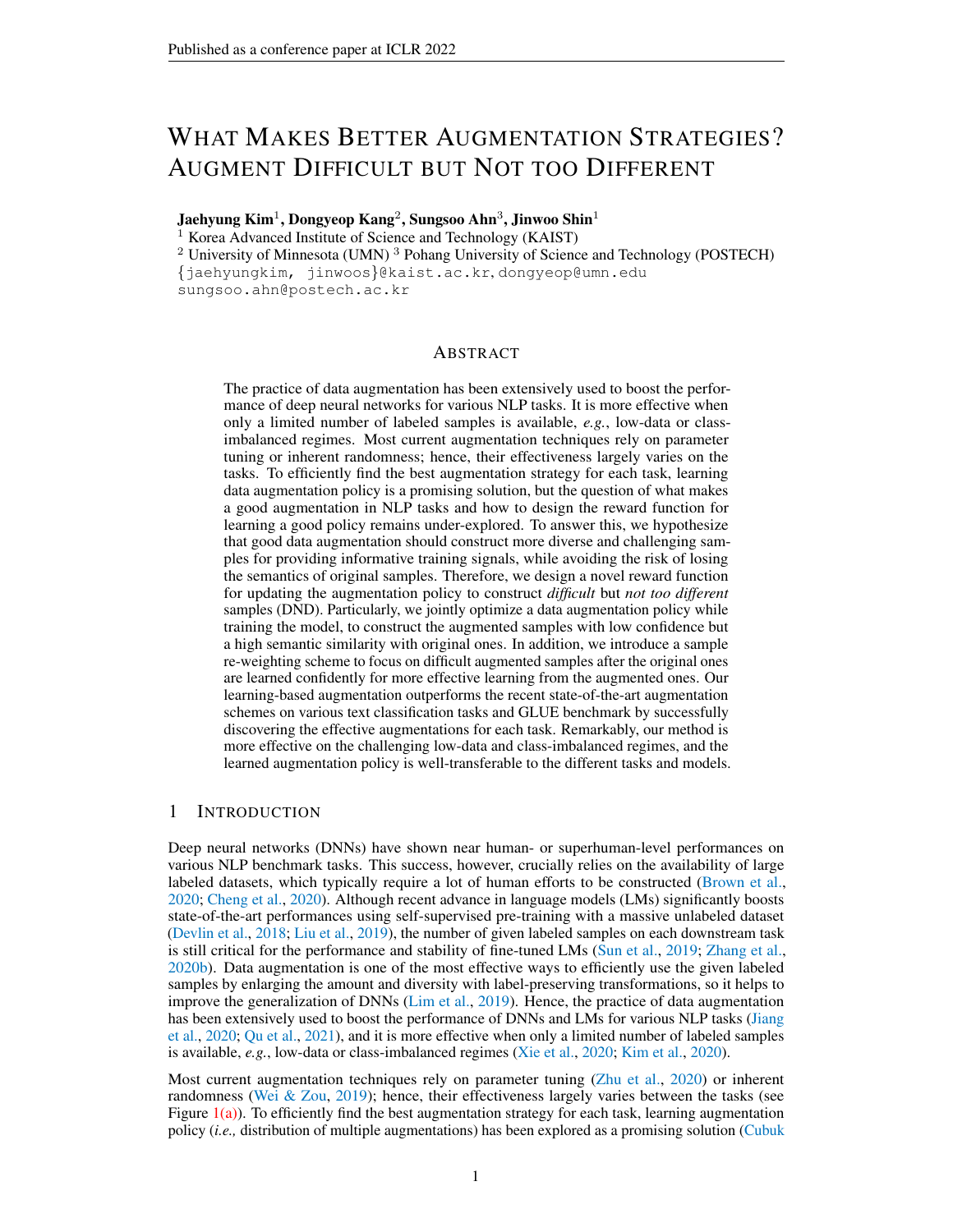# Supplementary Material

# What Makes Better Augmentation Strategies? Augment Difficult but Not too Different

# A DETAILS ON EXPERIMENTAL SETUPS

## <span id="page-13-0"></span>A.1 DATASET

Text classification task. We have used the following 6 text classification datasets in Section [4.](#page-4-1) Here, we set the maximum length of the input sentence as 128 except IMDB dataset with 512. In case of 5-shot setup, it is further limited to 256 following [\(Hu et al.,](#page-10-11) [2019\)](#page-10-11).

(1) News20 [\(Lang,](#page-11-9) [1995\)](#page-11-9) is a collection of 18,846 newsgroup documents, partitioned (nearly) evenly across 20 different newsgroups. Originally, it is given with 11,314 training samples and 7,532 test samples. News20 dataset is officially available at [http://qwone.com/˜jason/](http://qwone.com/~jason/20Newsgroups/) [20Newsgroups/](http://qwone.com/~jason/20Newsgroups/).

(2) Review50 [\(Chen & Liu,](#page-9-3) [2014\)](#page-9-3) consists of Amazon reviews of 50 classes of electrical products. Each class has 1,000 reviews and it is divided into 700 and 300 reviews for training and test samples, respectively. Review50 dataset is officially available at [https://github.com/](https://github.com/zhouyonglong/Mining-Topics-in-Documents) [zhouyonglong/Mining-Topics-in-Documents](https://github.com/zhouyonglong/Mining-Topics-in-Documents).

(3) CLINC150 [\(Larson et al.,](#page-11-10) [2019\)](#page-11-10) is a intent classification (text classification) dataset with 150 indomain intent classes. In our experiments, we use the small version of CLINC150 which is officially provided at <https://github.com/clinc/oos-eval>. Here, each of the 150 in-domain intent classes is given with 50 training, 20 validation, and 30 test samples.

(4) SST-5 [\(Socher et al.,](#page-11-12) [2013\)](#page-11-12) is a dataset for sentiment classification on movie reviews, which are annotated with five labels; very positive, positive, neutral, negative, or very negative. In the given SST-5 dataset, there are 8,544 training, 1,101 validation, and 2,210 test samples. We have used SST-5 dataset at <https://pytorch.org/text/0.8.1/datasets.html#sst>.

(5) IMDB [\(Maas et al.,](#page-11-11) [2011\)](#page-11-11) is a dataset for binary sentiment classification on movie reviews. It is composed of 25,000 labeled training samples and 25,000 test samples. We use IMDB dataset provided at <https://pytorch.org/text/0.8.1/datasets.html#imdb>.

(6) TREC [\(Li & Roth,](#page-11-13) [2002\)](#page-11-13) is a dataset for classifying the six question types, whether the question is about person, location, numeric information, and etc. There are 5,452 training samples and 500 test samples in TREC dataset at [https://pytorch.org/text/0.8.1/datasets.html#](https://pytorch.org/text/0.8.1/datasets.html#trec) [trec](https://pytorch.org/text/0.8.1/datasets.html#trec).

GLUE benchmark. GLUE [\(Wang et al.,](#page-12-7) [2019\)](#page-12-7) is composed of 8 different tasks for natural language understanding: MNLI, MRPC, STS-B, CoLA, SST-2, QNLI, QQP, and RTE. Here, we also set the maximum length of the input sentence as 128 for each task, except CoLA with 64. Here, we offer a brief summary for each task. More detailed description for each task can be checked at <https://gluebenchmark.com/tasks>.

(1) MNLI is a binary entailment task which is composed of 393k training and 20k development samples. Given a pair of sentences, the goal is to predict whether the sentence is an *entailment, contradiction,* or *neutral* with respect to another one.

(2) MRPC is a binary classification task for deciding whether the given sentence pair is semantically equivalent or not. It is composed of 3.7k training and 408 development samples.

(3) STS-B is a regression task that scores (1 to 5) the semantic similarity between two sentences given in a pair. It is composed of 7k training and 1.5k development samples.

(4) CoLA is a binary single sentence classification task, where the goal is to predict whether the given English sentence is linguistically valid or not. It is composed of 8.5k training samples and 1k development samples.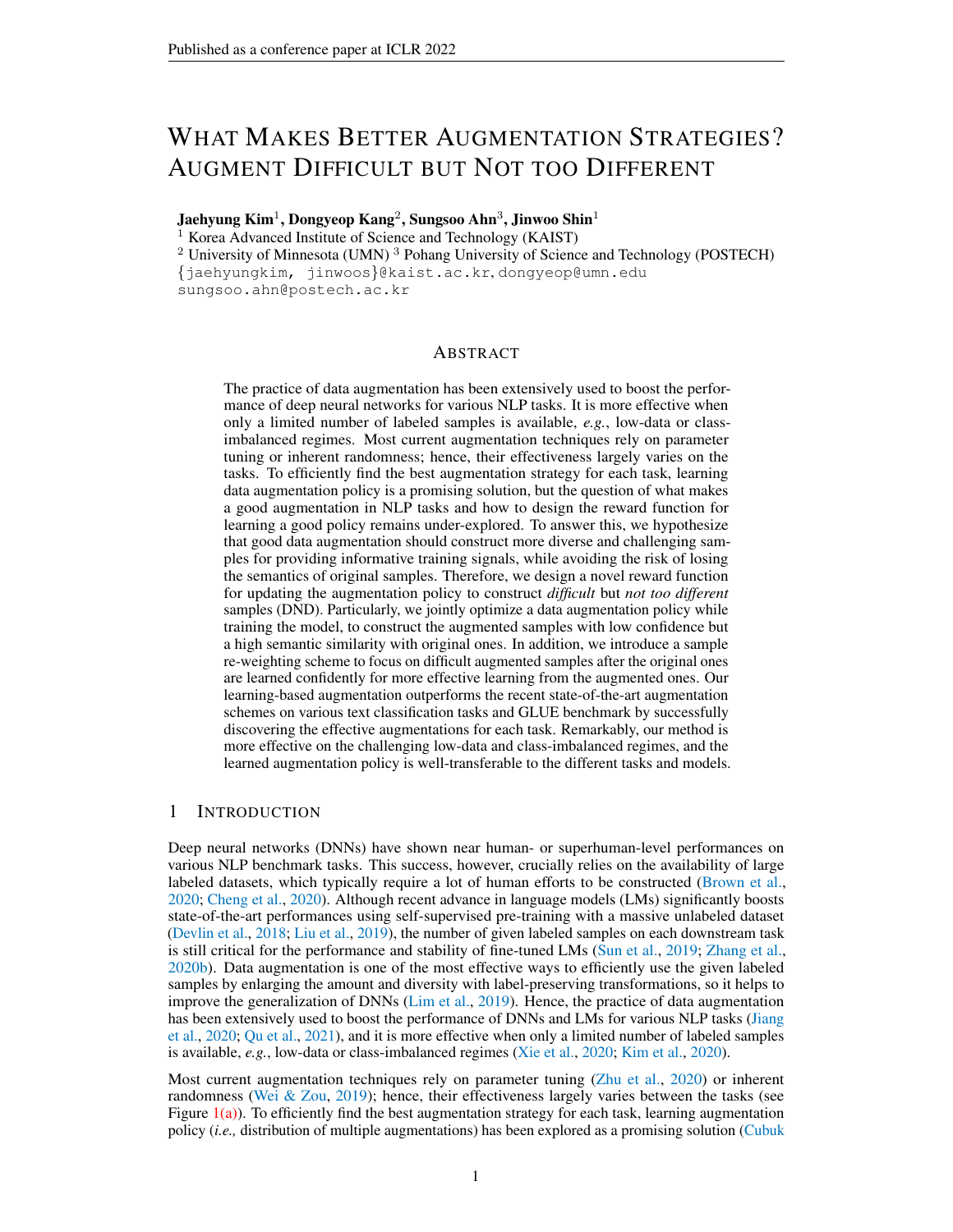(5) SST-2 is a binary single sentence classification task about movie reviews with human labels of their sentiment (*positive* or *negative*). It is composed of 67k training and 872 development samples.

(6) QNLI is a binary classification task that decides whether the given (question, sentence) pair contains the correct answer or not. It is composed of 108k training and 5.7k development samples.

(7) QQP is a binary classification task where the goal is to determine if two questions in a given pair are semantically equivalent. It is composed of 364k training and 40k development samples.

(8) RTE is a binary entailment task similar to MNLI, composed of 2.5k training and 276 development samples.

Construction of 5-shot and class-imbalanced datasets. In Section [4,](#page-4-1) we evaluate our method on 5-shot (in Table [1\)](#page-5-0) and class-imbalanced regimes (in Table [2\)](#page-6-2) which are artificially constructed from the existing benchmark datasets for text classification task. In case of 5-shot datasets, we randomly select five samples per each class to construct the datasets.

In case of class-imbalanced datasets, we consider "synthetically long-tailed" variants of SST-2, News20, and Review50 datasets in order to evaluate our algorithm under various levels of imbalance. For constructing the class-imbalanced training dataset, we assume the ordered numbers of data in each class as  $N_1 \geq \cdots \geq N_K$ . We use a single parameter  $\gamma_{\text{imb}} \geq 1$ , called the *imbalance ratio*, to control

the class-imbalance of the dataset: once  $\gamma_{\text{imb}}$  and  $N_1$  are given, we set  $N_k = N_1 \cdot \gamma_{\text{imb}} \frac{k-1}{N}$  so that  $N_1 = \gamma_{\text{imb}} \cdot N_K$  as done by [Cui et al.](#page-10-15) [\(2019\)](#page-10-15). Namely, larger  $\gamma_{\text{imb}}$  indicates more imbalanced class distribution. We use  $N_1 = 1000$  for SST-10 and  $N_1 = 400$  for News20 and Review50, respectively. For  $\gamma_{\text{imb}}$ , we use the specified numbers in Table [2.](#page-6-2)

Re-sampling with data augmentation: Following [\(Kim et al.,](#page-10-3) [2020\)](#page-10-3), we combine each data augmentation with batch-wise re-sampling, to handle the class-imbalance problem. Namely, in order to simulate the generation of  $N_1 - N_k$  samples for any  $k = 1, 2, \dots, K$ , we perform the data augmentation with probability  $\frac{N_1 N_{y_i}}{N_1}$ , for all i in a given class-balanced mini-batch  $\mathcal{B} = \{(x_i, y_i)\}.$ 

#### <span id="page-14-0"></span>A.2 BASELINES

(1) EDA [\(Wei & Zou,](#page-12-4) [2019\)](#page-12-4): Our implementation of EDA is based on the official implementation by the author at <https://https://github.com/jasonwei20>. 4 operations in EDA (synonym replacement, random insertion, random swap, random deletion) is randomly applied for each word with a probability  $p_{\text{eda}}$ , which is selected among  $\{0.15, 0.3, 0.45\}$ .

(2) Adversarial [\(Zhu et al.,](#page-12-3) [2020\)](#page-12-3): We choose hyper-parameter  $\delta$  for the norm constraint of adversarial perturbation among {0.1, 0.2, 0.3} based on its performance on the validation dataset. We construct the adversarial example with a single step update under  $\ell_2$  norm.

(3) BERT-aug [\(Yi et al.,](#page-12-8) [2021\)](#page-12-8): Each token is randomly masked with a probability  $p_{\text{max}}$  and the masked token is replaced by the most likely token based on the output of pre-trained BERT model (<https://github.com/makcedward/nlpaug>).  $p_{\text{mask}}$  is tuned among  $\{0.15, 0.3, 0.45\}$ .

(4) Cutoff [\(Shen et al.,](#page-11-3) [2020\)](#page-11-3): We choose hyper-parameter  $\alpha$  for cutoff ratio among {0.1, 0.2, 0.3} based on its performance on the validation dataset. It is observable that the dataset with shorter length usually benefit from the smaller value, and larger  $\alpha$  is better for dataset with longer length. We adopt the official code at <https://github.com/dinghanshen/Cutoff> .

(5) R3F [\(Aghajanyan et al.,](#page-9-4) [2021\)](#page-9-4): We sample the noise  $\epsilon$  from the uniform distribution  $\mathcal{U} = [0, 1]$ 1e-5], then it is added to the word embedding to construct the augmented samples. Unlike other augmentation, the consistency loss is used for training. The official code is available at [https:](https://github.com/pytorch/fairseq) [//github.com/pytorch/fairseq](https://github.com/pytorch/fairseq).

(6) MixUp [\(Guo et al.,](#page-10-9) [2019\)](#page-10-9): We adopt wordMixUp that mix two different sentences on their word embeddings. We use the hyper-parameter  $\alpha_{\text{mix}}$  of mixing policy among {0.5, 1.0, 2.0}, which decides the mixing ratio  $\lambda_{\text{mix}}$  where  $\lambda_{\text{mix}} \sim \text{Beta}(\alpha_{\text{mix}}, \alpha_{\text{mix}})$ .

(7) Back-trans [\(Xie et al.,](#page-12-2) [2020\)](#page-12-2): We use the en-de and de-en single models trained on WMT19 and they are available at <https://github.com/pytorch/fairseq>. We use the default setups: beam search with beam size 5, and keeping only top-1 hypothesis.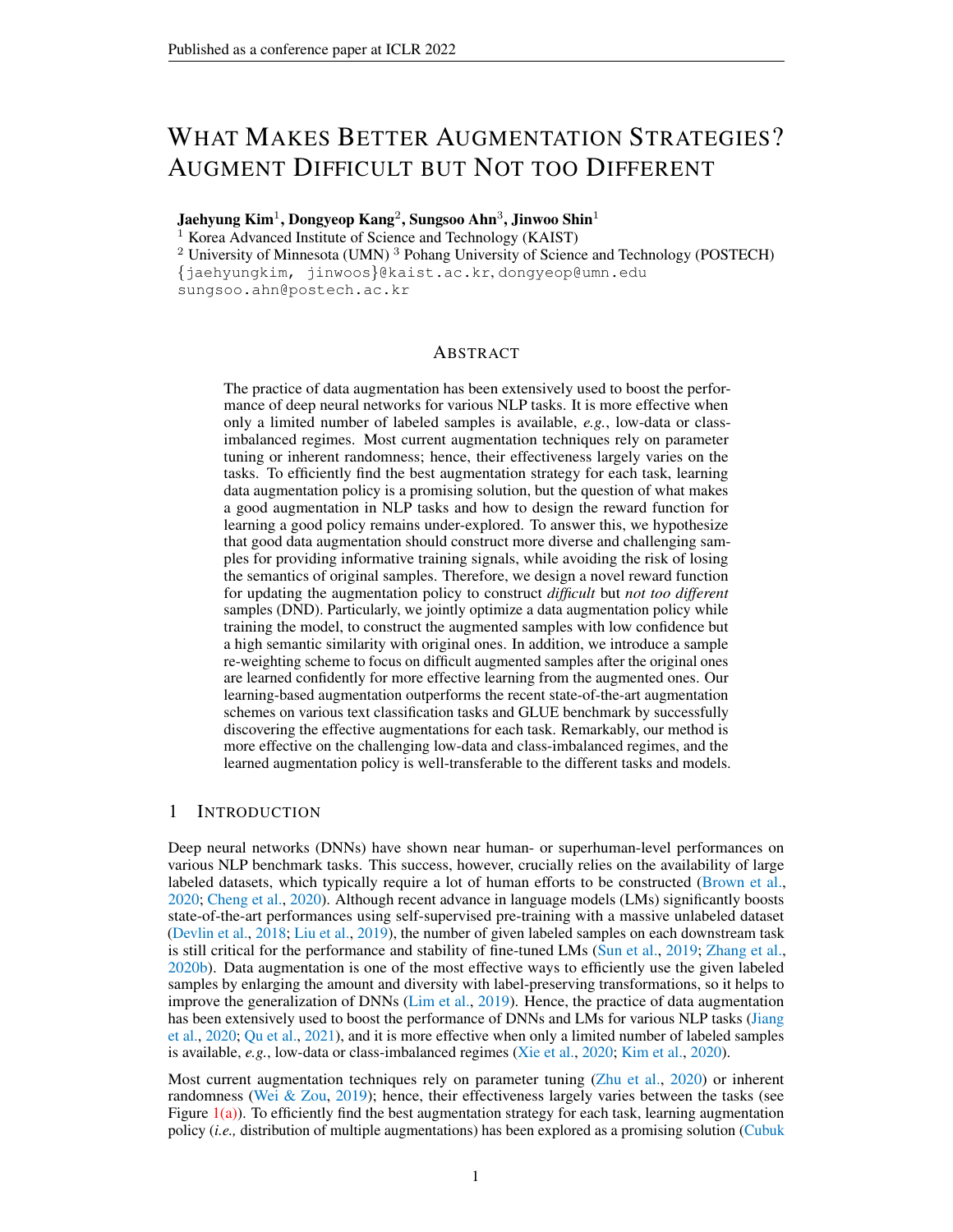(8) Back&Adv [\(Qu et al.,](#page-11-2) [2021\)](#page-11-2): After Back-translation is applied to the original sample, adversarial perturbation is further added to its word embedding. Here, we choose hyper-parameter  $\delta$  for the norm constraint of adversarial perturbation among  $\{0.1, 0.2, 0.3\}$  based on its performance on the validation dataset.

## <span id="page-15-0"></span>A.3 DND

For learning data augmentation via proposed DND, we use the following data augmentation pool: Cutoff [\(Shen et al.,](#page-11-3) [2020\)](#page-11-3), Back-translation [\(Xie et al.,](#page-12-2) [2020\)](#page-12-2), BERT-aug [\(Yi et al.,](#page-12-8) [2021\)](#page-12-8), Adversarial [\(Zhu et al.,](#page-12-3) [2020\)](#page-12-3), EDA [\(Wei & Zou,](#page-12-4) [2019\)](#page-12-4) and random noise (used in R3F [\(Aghajanyan et al.,](#page-9-4) [2021\)](#page-9-4)). Here, we exclude MixUp in the augmentation pool because it synthesizes a completely new sample by mixing two original samples. Hence, it is not clear whether it is meaningful to keep the similarity between original and augmented samples, which is the key component of DND. Except for MixUp, we think any other augmentations can be in our augmentation pool. Also, although both BERT-aug and EDA have their own magnitude, we do not update these magnitudes, as it incurs the computational burden from the additional inference of external model (e.g., BERT) for each training iteration. Instead, we adopt the common practice in text augmentations [\(Wei & Zou,](#page-12-4) [2019;](#page-12-4) [Yi et al.,](#page-12-8) [2021;](#page-12-8) [Qu et al.,](#page-11-2) [2021\)](#page-11-2), which generate the augmented sentences using the pre-determined magnitude before training the model, similar to the case of Back-trans. Hence, we only optimize the probability parameters for those word-level augmentations (BERT-aug, Back-trans, and EDA).

With this augmentation pool, our data augmentation is composed with  $T = 2$  consecutive augmentations by finding their optimal probability and magnitude  $p$  and , respectively. Since the word-level augmentations (BERT-aug, Back-trans, and EDA) can't be applied after the embedding-level augmentations are applied, we limit the search space of  $\mathcal{O}_2$  to the embedding-level augmentations. Also, to construct more diverse augmentations, we simultaneously train 4 augmentation policies by randomly selecting the one of them for each mini-batch. Also, we empirically observed that the training of augmentation policy can be improved by introducing the auxiliary operation [\(Hataya et al.,](#page-10-5) [2020;](#page-10-5) [Li et al.,](#page-11-5) [2020\)](#page-11-5) that decides whether to apply the selected augmentation or not, after sampling the augmentation from  $p^3$  $p^3$ . Hence, we adopt this operation for training augmentation policy, but it is not necessary for the augmentation learning. Finally, we remark that other training losses for augmented samples, such as consistency loss [\(Jiang et al.,](#page-10-2) [2020;](#page-10-2) [Xie et al.,](#page-12-2) [2020\)](#page-12-2) or contrastive loss [\(Qu et al.,](#page-11-2) [2021\)](#page-11-2), can be used for training the model ( $\mathcal{L}_{task}$ ) and the augmentation policy ( $\mathcal{R}_{task}$ ), although we have used the most simplest cross-entropy loss, *i.e.*,  $\mathcal{L}_{task} = \ell_{xe}$ , to focus on the effect of augmentation itself.

<span id="page-15-1"></span><sup>&</sup>lt;sup>3</sup>This operation is originally modeled by Bernoulli distribution, but can be approximated with Relaxed Bernoulli distribution as done in [\(Hataya et al.,](#page-10-5) [2020;](#page-10-5) [Li et al.,](#page-11-5) [2020\)](#page-11-5)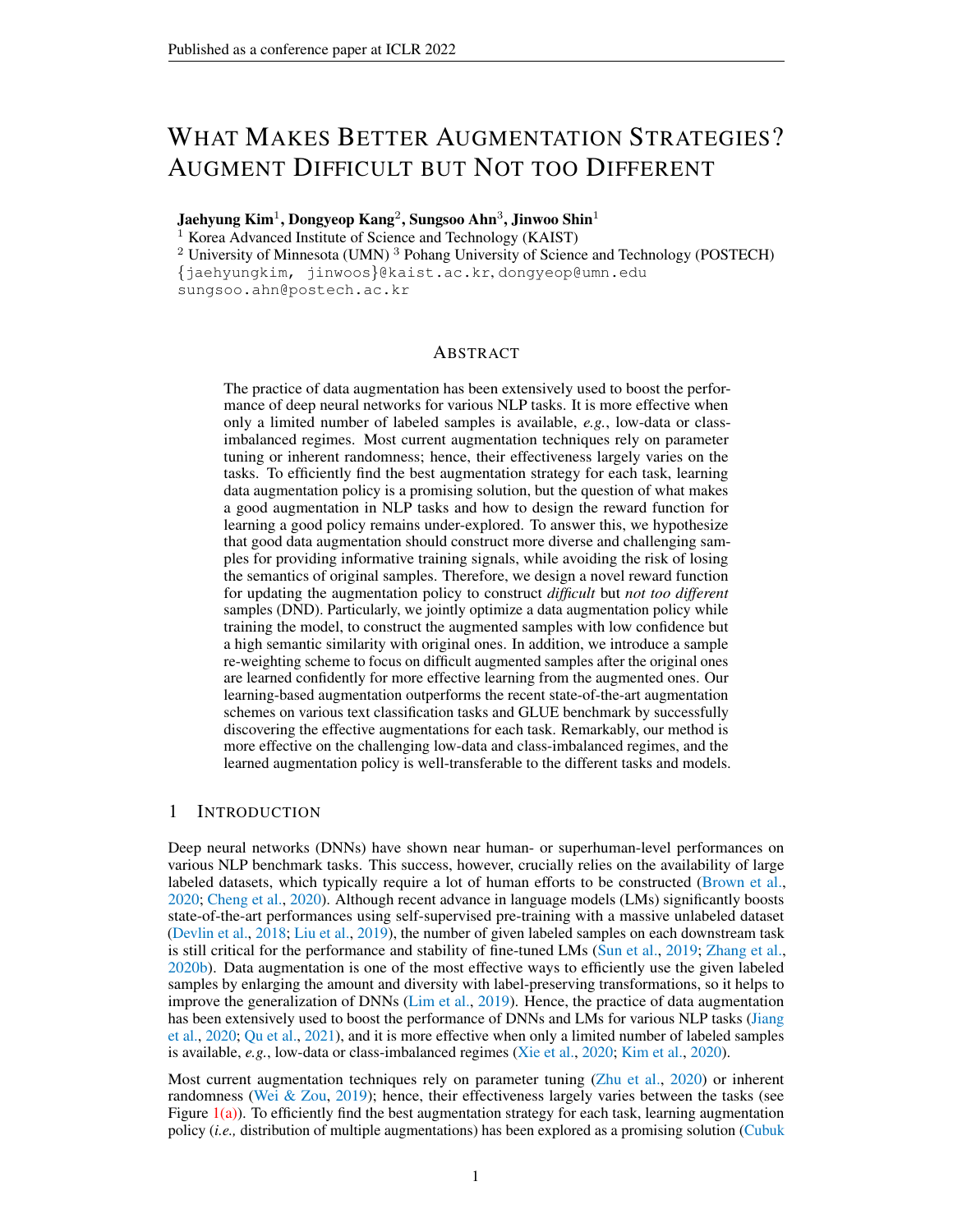# <span id="page-16-1"></span>B MORE ANALYSIS ON LEARNED AUGMENTATION POLICY

In this section, we further provide the dynamics of learned augmentation policies with respect to probability  $p$  and magnitude under two reward functions: (1) *Difficult*, which was defined in Section [4.3,](#page-7-0) and (2) Difficult, but not too Different (Ours). As we have partially shown in Section [4.3,](#page-7-0) our reward function successfully guides the policy to learn the effective augmentation with progressive and steady updates on the parameters (in Figure [4\)](#page-16-2). In contrast, as one can see in Figure [5,](#page-16-3) rewarding the augmentation policy just to maximize the training loss would mislead policy to generate samples that are semantically meaningless, *e.g.,* out-of-distribution samples or samples losing the characteristics of the target label y. Specifically, in Figure  $5(b)$ , one can actually see evidence for this; the size of adversarial perturbation becomes too large. Hence, this empirical observation again shows the importance of proper reward function to update augmentation policy and the validity of the proposed components in DND (maximizing semantic similarity and re-weighting scheme).



Figure 4: Dynamics of learned augmentation policy via DND.

<span id="page-16-2"></span>

<span id="page-16-3"></span><span id="page-16-0"></span>Figure 5: Dynamics of learned augmentation policy via *Difficult*.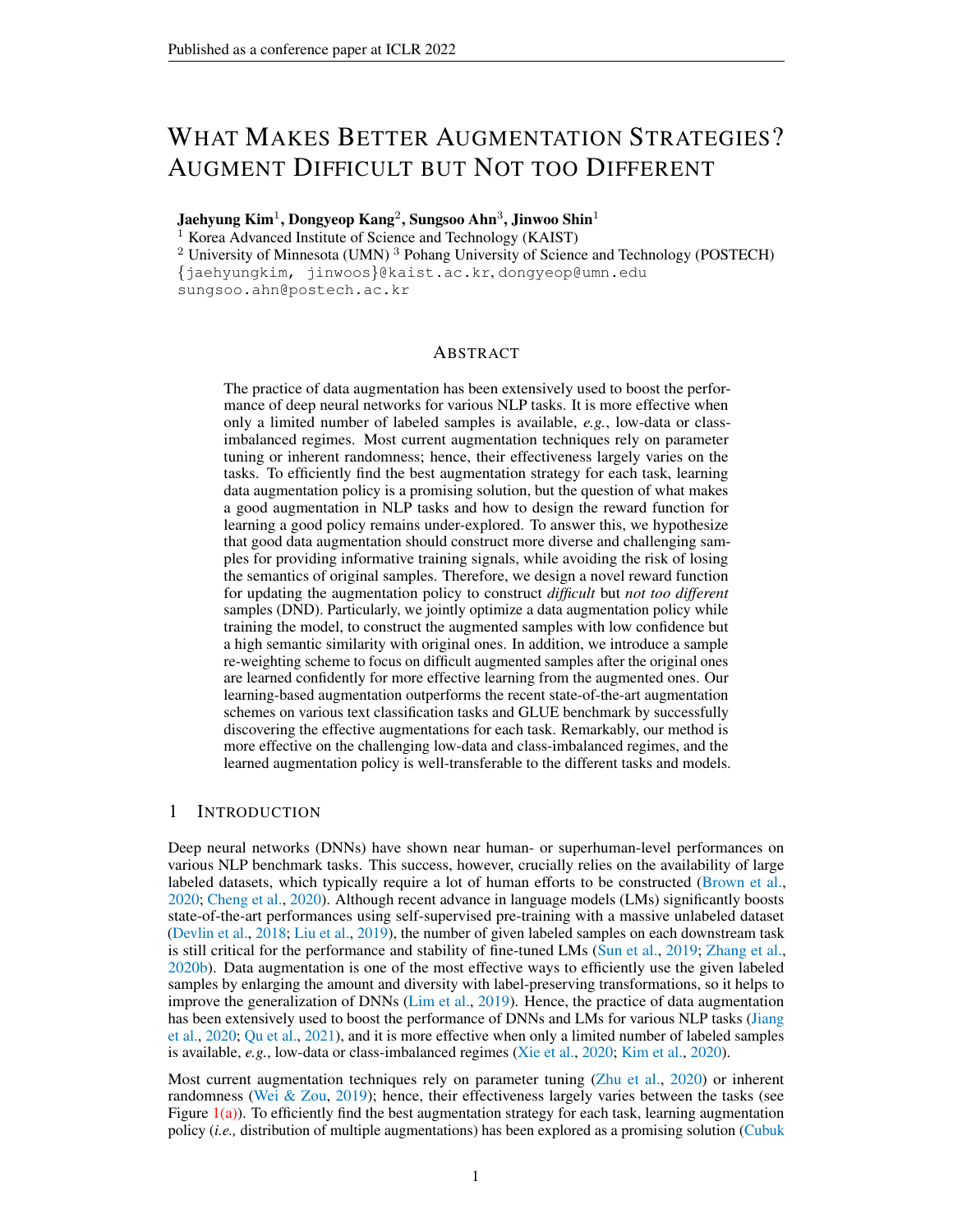# <span id="page-17-0"></span>C COMPLEMENTARY RESULTS ON GLUE BENCHMARK

In this section, we provide the complementary results of GLUE benchmark [\(Wang et al.,](#page-12-7) [2019\)](#page-12-7). First, Table [6](#page-17-1) shows the results on the development set including the standard deviation across 3 random seeds, have omitted for better presentation of the experimental results. Next, we also validate the effectiveness of ours method by comparing it with vanilla on the test set, which is available at <https://gluebenchmark.com/submit>. As shown in Table [7,](#page-17-2) ours improves the performance of vanilla classifier in most cases.

<span id="page-17-1"></span>Table 6: Evaluation results of vanilla (RoBERTa) classifiers with the GLUE development set after fine-tuning with each data augmentation method on the given task. All the values and error bars are mean and standard deviation across 3 random seeds. The best and the second best results are indicated in bold and underline, respectively.

| Method<br>(Metrics) | <b>RTE</b><br>(Acc) | <b>MRPC</b><br>(Acc) | STS-B<br>(P/S)        | CoLA<br>(Mcc) | $SST-2$<br>(Acc) | QNLI<br>(Acc) | QQP<br>(Acc/F1)       | MNLI-m/mm<br>(Acc)    |
|---------------------|---------------------|----------------------|-----------------------|---------------|------------------|---------------|-----------------------|-----------------------|
| Vanilla             | 79.4                | 89.62                | 90.72/90.42           | 62.2          | 94.46            | 92.64         | 90.87/88.17           | 87.34/86.85           |
|                     | $\pm 1.03$          | $\pm 0.42$           | $\pm 0.12 / \pm 0.15$ | $\pm 1.27$    | $\pm 0.14$       | $\pm 0.07$    | $\pm 0.03 / \pm 0.07$ | $\pm 0.08 / \pm 0.06$ |
| <b>EDA</b>          | 77.8                | 90.03                | 90.14/89.92           | 55.8          | 94.96            | 92.56         | 91.41/88.50           | 87.46/87.31           |
|                     | $\pm 0.74$          | $\pm 0.12$           | $\pm 0.13 / \pm 0.12$ | $\pm 1.29$    | $\pm 0.07$       | $\pm 0.12$    | $\pm 0.10 / \pm 0.20$ | $\pm 0.01/\pm 0.17$   |
| Adversarial         | 80.5                | 91.00                | 91.08/90.68           | 63.5          | 94.88            | 93.18         | 91.50/88.58           | 87.91/87.84           |
|                     | $\pm 0.74$          | $\pm 0.31$           | $\pm 0.08 / \pm 0.04$ | $\pm 0.62$    | $\pm 0.21$       | $\pm 0.11$    | $\pm 0.01/\pm 0.15$   | $\pm 0.02 / \pm 0.14$ |
| BERT-aug            | 79.6                | 90.11                | 89.47/89.35           | 61.2          | 94.27            | 92.95         | 91.07/88.27           | 87.73/87.25           |
|                     | $\pm 1.28$          | $\pm 0.70$           | $\pm 0.25 / \pm 0.33$ | $\pm 1.25$    | $\pm 0.28$       | $\pm 0.13$    | $\pm 0.03 / \pm 0.12$ | $\pm 0.19 / \pm 0.02$ |
| Cutoff              | 78.0                | 91.01                | 90.53/90.27           | 64.0          | 94.42            | 92.84         | 91.13/88.27           | 87.22/87.22           |
|                     | $\pm 0.76$          | $\pm 0.51$           | $\pm 0.29 / \pm 0.23$ | $\pm 1.27$    | $\pm 0.22$       | $\pm 0.03$    | $\pm 0.02 / \pm 0.08$ | $\pm 0.05 / \pm 0.02$ |
| R3F                 | 79.7                | 90.69                | 90.77/90.56           | 64.6          | 94.95            | 93.06         | 91.30/88.54           | 87.97/87.66           |
|                     | $\pm 1.18$          | $\pm 0.35$           | $\pm 0.08 / \pm 0.06$ | $\pm 0.45$    | $\pm 0.06$       | $\pm 0.01$    | $\pm 0.01/\pm 0.07$   | $\pm 0.28 / \pm 0.27$ |
| MixUp               | 79.8                | 90.08                | 90.46/90.16           | 64.3          | 94.50            | 92.69         | 90.98/88.06           | 87.50/87.02           |
|                     | $\pm 0.72$          | $\pm 0.62$           | $\pm 0.16 / \pm 0.16$ | $\pm 0.83$    | $\pm 0.28$       | $\pm 0.14$    | $\pm 0.05 / \pm 0.03$ | $\pm 0.07 / \pm 0.05$ |
| Back-trans          | 79.9                | 90.20                | 90.54/90.33           | 58.8          | 94.53            | 92.64         | 90.82/88.05           | 87.50/87.06           |
|                     | $\pm 0.90$          | $\pm 0.20$           | $\pm 0.12 / \pm 0.17$ | $\pm 1.05$    | $\pm 0.20$       | $\pm 0.21$    | $\pm 0.02 / \pm 0.01$ | $\pm 0.10 / \pm 0.12$ |
| Back&Adv            | 80.9                | 90.69                | 90.61/90.33           | 59.5          | 95.01            | 93.07         | 91.29/88.49           | 87.73/87.53           |
|                     | $\pm 1.03$          | $\pm 0.53$           | $\pm 0.07 / \pm 0.05$ | $\pm 1.01$    | $\pm 0.06$       | $\pm 0.14$    | $\pm 0.01/\pm 0.03$   | $\pm 0.13 / \pm 0.12$ |
| Ours                | 81.5                | 91.18                | 90.78/90.49           | 65.0          | 95.30            | 93.48         | 91.85/89.00           | 88.21/88.12           |
|                     | $\pm 0.87$          | $\pm 0.12$           | $\pm 0.04 / \pm 0.02$ | $\pm 0.25$    | $\pm 0.12$       | $\pm 0.12$    | $\pm 0.05 / \pm 0.07$ | $\pm 0.12 / \pm 0.08$ |

<span id="page-17-2"></span>Table 7: Evaluation results of vanilla (RoBERTa) classifiers with the GLUE test set after fine-tuning with each data augmentation method on the given task. For evaluation, we submit the prediction averaged across 3 random seeds. The better results are indicated in bold.

|               | Method RTE MRPC STS-B CoLA SST-2 ONLI OOP<br>(Metrics) $(Acc)$ $(Acc)$ $(P/S)$ $(Mcc)$ $(Acc)$ $(Acc)$ $(Acc)$ $(Acc)$ $(Acc)$ |      |                                       | MNLI-m/mm<br>(Acc)     |
|---------------|--------------------------------------------------------------------------------------------------------------------------------|------|---------------------------------------|------------------------|
| Ours   $74.0$ | Vanilla   72.4 87.1 <b>88.9/88.2</b> 58.8<br>87.7 88.6/87.8 60.1                                                               | 95.3 | 94.8 92.3 89.6/71.8<br>93.3 89.7/72.8 | 86.9/86.4<br>87.9/87.2 |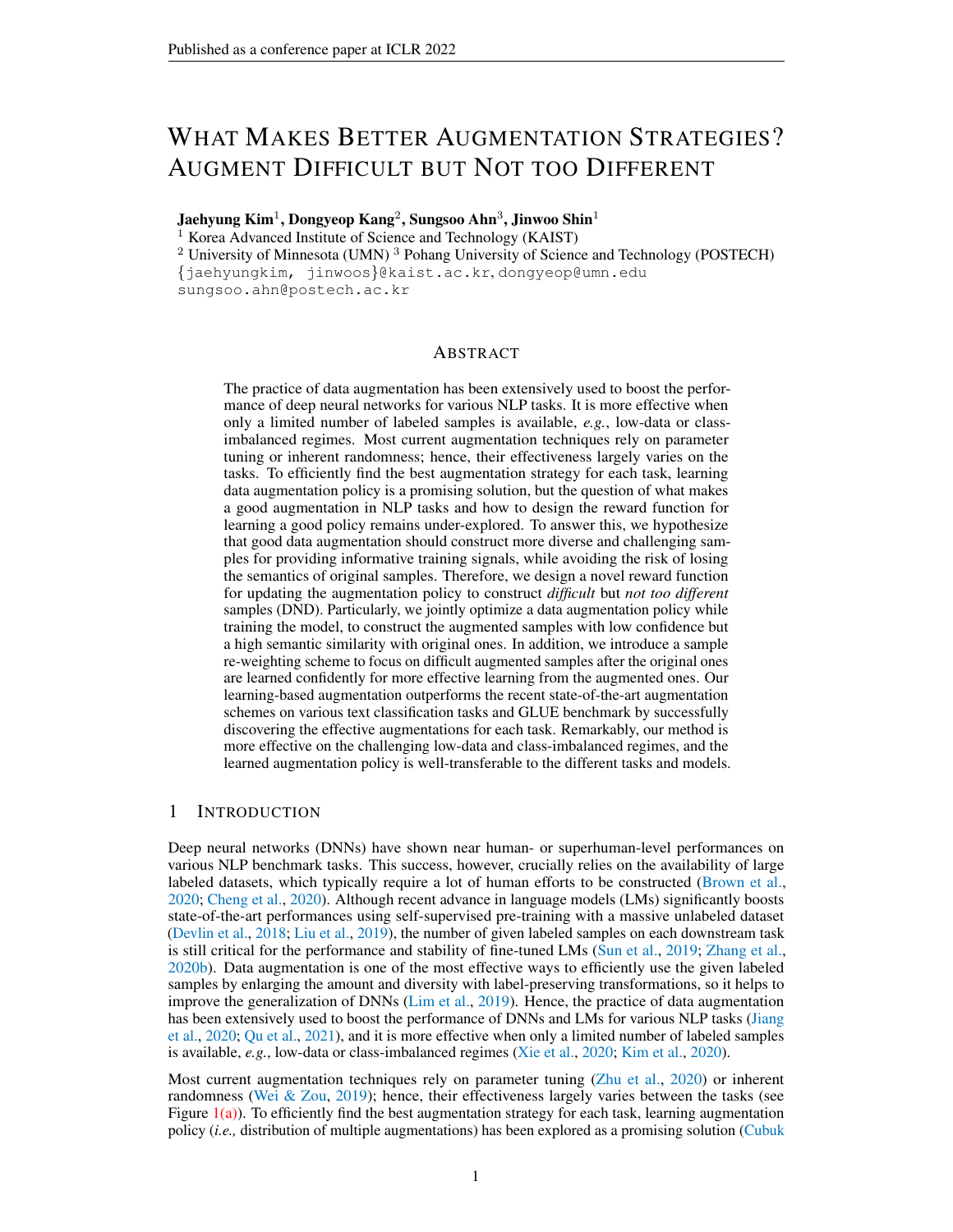## <span id="page-18-0"></span>D MORE QUALITATIVE RESULTS

Difficult, but not different samples. In this section, to further verify whether the augmented samples with the desired property are constructed from the learned policy, we construct the augmented samples using each augmentation method and compare the average difficulty and similarity in Figure  $6(a)$ . We observe that the augmented samples from our augmentation policy actually have a desired property: they show significantly low confidence, *i.e.*, more difficult, while it moderately preserves the semantic of original samples. Furthermore, we present the augmented samples from BERT-aug by varying the difficulty and similarity in Figure [6\(b\).](#page-18-2) Here, one can verify that the *difficulty* is solely not enough as too many changes can alter its semantic. Also, the *similarity* is solely not enough as it tends to construct too easy samples which can't provide 'informative' signals to the training model. However, by considering two aspects jointly, reasonable and effective augmented samples can be constructed. More qualitative results are presented in Figure [8.](#page-19-1) Also, the plot of augmented samples by each augmentation scheme is presented in Figure [7.](#page-18-3)

<span id="page-18-1"></span>

<span id="page-18-2"></span>Figure 6: Qualitative results of difficult, but not too different samples; (a) Average *difficulty* (difficulty ↑ = confidence ↓) and *similarity* of the augmented samples under each augmentation method on News20. (b) Real examples on Review50. Different criteria are used for the selection, and two most salient words of original sentence are remarked in **bold**. Critically altered words are colored in **red.** Here,  $p$  and  $s$  represent the confidence and similarity, respectively. Best viewed in color.



<span id="page-18-3"></span>Figure 7: Difficulty (difficulty  $\uparrow$  = confidence  $\downarrow$ ) and similarity of the augmented samples under each augmentation method on Review50. For the better visualization, 250 training examples are randomly selected and then augmented.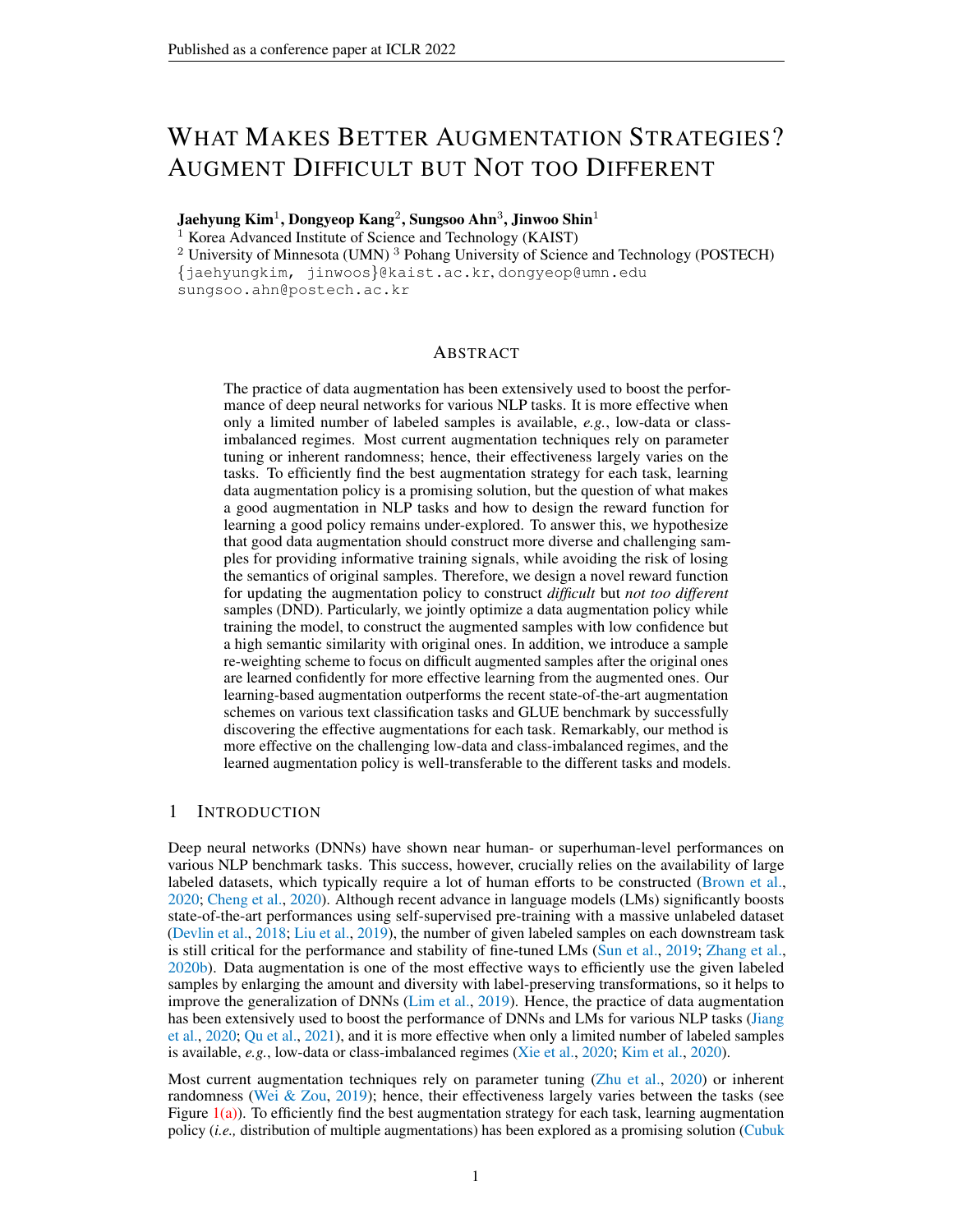|                    | $(p: 0.99, s: 1.00)$ together. N95 8GB eat your heart out!                                           |
|--------------------|------------------------------------------------------------------------------------------------------|
|                    | Difficult Everything seems to work fine, the closest SDHC chips I have is my N82 but they work great |
|                    | & Different together. N95 can eat your brain out!                                                    |
| (p: 0.01, s: 0.20) |                                                                                                      |
|                    | Easy Everything seems to work fine, the only SDHC card I have is an N82 where they work great        |
|                    | & not Different together. You 8GB eat your heart alive!                                              |
| (p: 0.99, s: 0.91) |                                                                                                      |
|                    | Difficult Everything continues to be fine, the best SDHC device I have is my N82 and you work great  |
|                    | & not Different together. N95 8GB eat your brain out!                                                |
| (p: 0.54, s: 0.76) |                                                                                                      |

Original Everything seems to work fine, the only **SDHC device** I have is my N82 and they work great

#### **Label: "Memory Card"**

|                               | Original   I am using this card in my new build and it works flawlessly. I love ASUS products anyway,<br>$(p: 0.97, s: 1.00)$ and this has not disappointed. I highly recommend this card if you are looking for a wireless<br>adapter.                                                                                                                                                                                                  |
|-------------------------------|------------------------------------------------------------------------------------------------------------------------------------------------------------------------------------------------------------------------------------------------------------------------------------------------------------------------------------------------------------------------------------------------------------------------------------------|
| $(p: 0.00, s: 0.82)$ phone.   | Difficult   I am using one card in my new build but it works flawlessly. I love ASUS products anyway,<br>& Different also this has not disappointed. I highly recommend this card when you are looking for a play                                                                                                                                                                                                                        |
| $(p: 0.98, s: 0.96)$ adapter. | Easy I am using this chip in a new build so it works flawlessly. I love ASUS products anyway, and<br>& not Different this child not disappointed. I highly recommend a board if you are looking for a wireless                                                                                                                                                                                                                           |
| $(p: 0.66, s: 0.96)$ adapter. | Difficult   I am using this card in my new build and it operates flawlessly. I love ASUS as well, and this<br>& not Different has not disappointed. Should highly recommend this card if you are pick up a wireless                                                                                                                                                                                                                      |
|                               | Label: "Memory Card"                                                                                                                                                                                                                                                                                                                                                                                                                     |
|                               | Original When I bought this product I didn't read -LRB- and I'm pretty sure it wasn't clarified anywhere<br>$(p: 0.99, s: 1.00)$ -RRB- that this remote wouldn't work in my Nikon D3100. So, I haven't been able to test it.                                                                                                                                                                                                             |
|                               | Difficult When when bought my product I didn't read -LRB- and I'b pretty sure it wouldn't looking<br>& Different anywhere -RRB- that this <b>product</b> wouldn't work in my Nikon d3100. So, I shouldn't been<br>$(p: 0.01, s: 0.79)$ able to test myself.                                                                                                                                                                              |
| $(p: 0.99, s: 0.95)$ test it. | Easy When I sold this product I didn't read -but- and I'm pretty sure script wasn't clarified anywhere<br>& not Different  -RRB- that this remote wouldn't work against my Nikon d3100. So, I haven's got allowed to                                                                                                                                                                                                                     |
| (p: 0.59, s: 0.96)            | Difficult Until I bought this thing I didn't read -LRB- and I'm pretty sure it wasn't clarified anywhere -<br>& not Different RRB- that phone remote wouldn't appear in my new d3100. So, I haven't been able to test it.                                                                                                                                                                                                                |
|                               | Label: "Remote Control"                                                                                                                                                                                                                                                                                                                                                                                                                  |
|                               | Original I have two of these systems, bought one for work and one for home. They work great. Yes,<br>$(p: 0.99, s: 1.00)$ one of them had the same trouble as you may read in some comments. I found if you eject<br>the disks before you shut it off, they never get stuck in it. the one machine where they did get<br>stuck, I unplugged it for two days and plugged it back in and it spit out the cd.                               |
|                               | Difficult I have two of these discs, bought one for work and other for rent. Things were great. Yes,<br>& Different one of them had the biggest trouble with you may read in some records. But found if you eject<br>$(p: 0.03, s: 0.90)$ the disks before you shut it off, they never get stuck in it. at one machine where they did get<br>lost, I unplugged it for five days and plugged it back in and it spit out the tape.         |
|                               | Easy He released two of these systems, bought one for businesses and one for home. They work<br>& not Different great. Yes, one of them had those same trouble as you may add in some comments. I found if<br>$(p: 0.99, s: 0.96)$ you heard the disks before you got it on, they never get stuck in them. the one machine<br>where they did were caught, I unplugged it for two days only plugged it back in and it blew out<br>the cd. |

Difficult |I edited two of his systems, bought one for work and one from home. They work great. Yes, & *not Different* one of them had the same trouble like you may read or some comments. We found if you (*p*: 0.69, *s*: 0.94) tried three disks before you shut it off, they all get stuck in it. if one machine where it did became stuck, I unplugged it for two days to plugged it back in and it spit out the cd.



<span id="page-19-1"></span><span id="page-19-0"></span>Figure 8: Examples of augmented samples on Review50 [\(Chen & Liu,](#page-9-3) [2014\)](#page-9-3). Different criteria are used for the selection, and three most salient words of original sentence are remarked in bold. Critically altered words are colored in **red**. Here,  $p$  and  $s$  represent the confidence and similarity, respectively.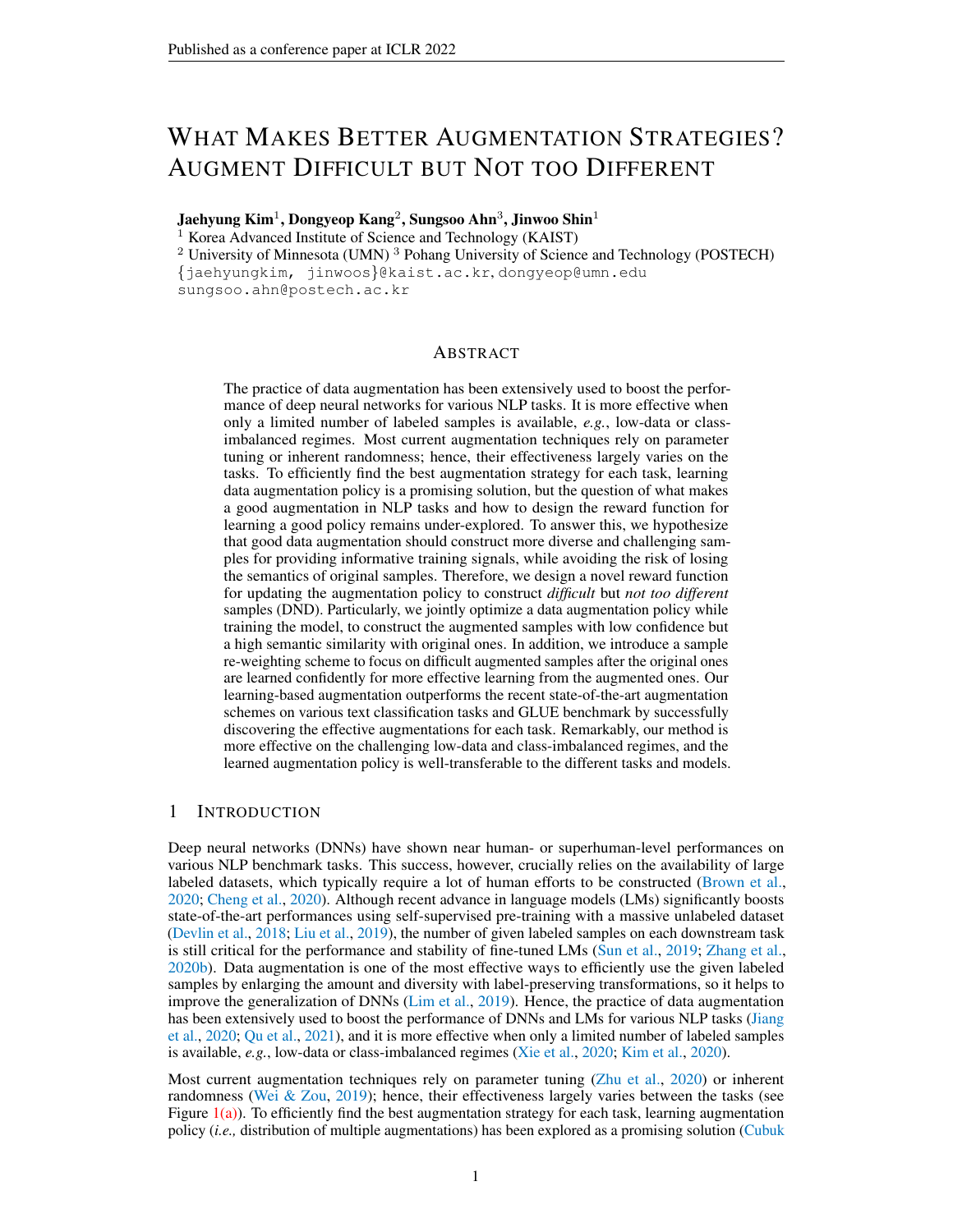# E MORE QUANTITATIVE RESULTS

In this section, we present more quantitative results about the proposed DND. Here, all experiments are conducted on News20 [\(Lang,](#page-11-9) [1995\)](#page-11-9) dataset. Also, all the values and error bars are mean and standard deviation across 3 random seeds. The best result is indicated in bold.

<span id="page-20-0"></span>Table 8: Experimental results to verify the compatibility among different language models. Test accuracy of specified classifiers after fine-tuning across various data augmentations are compared.

|             | Method   RoBERTa-large |              | BERT-base ALBERT-base |
|-------------|------------------------|--------------|-----------------------|
| Vanilla     | $83.53$ 0.57           | 83.44 0.30   | 78.79 0.73            |
| Adversarial | $84.14$ 0.26           | $84.55$ 0.09 | 79.73 008             |
| Cutoff      | $85.09$ 0.14           | 85.49 0.35   | 79.66 0.94            |
| R3F         | 84.58 0.13             | 84.53 0.17   | 78.99 0.08            |
| <b>Ours</b> | $85.79$ 0.25           | $85.93$ 0.48 | $80.42$ 0.36          |

Compatibility of DND about model choice. In Section [4,](#page-4-1) we mainly conduct experiments with RoBERTa-base[\(Liu et al.,](#page-11-0) [2019\)](#page-11-0) model. Hence, to verify the compatibility of DND about model choice, we further provide the experimental results under the different choice of pre-trained language models: RoBERTa-large [\(Liu et al.,](#page-11-0) [2019\)](#page-11-0), BERT-base [\(Devlin et al.,](#page-10-1) [2018\)](#page-10-1), and ALBERT-base [\(Lan](#page-11-14) [et al.,](#page-11-14) [2019\)](#page-11-14). RoBERTa-large has 24 Transformer blocks with 1024 hidden size and 16 self-attention heads (total parameters=340M). BERT-base has the same architecture with RoBERTa-base (12 blocks with 768 hidden size and 12 self-attention heads, hence 110M total parameters), but it's pre-trained in a different way. ALBERT-base had an identical architecture with BERT-base except 128 hidden size (total parameters=12M). In overall, the model size has following order: RoBERTa-large  $>$ RoBERTa-base = BERT-base > ALBERT-base. In Table [8,](#page-20-0) we compare DND with the following 3 augmentations that are top-3 baselines in Table [1:](#page-5-0) Adversarial [\(Zhu et al.,](#page-12-3) [2020\)](#page-12-3), Cutoff [\(Shen et al.,](#page-11-3) [2020\)](#page-11-3), and R3F [\(Aghajanyan et al.,](#page-9-4) [2021\)](#page-9-4). Here, DND outperforms all baselines and it shows that DND successfully learns the effective data augmentation regardless of the model choice.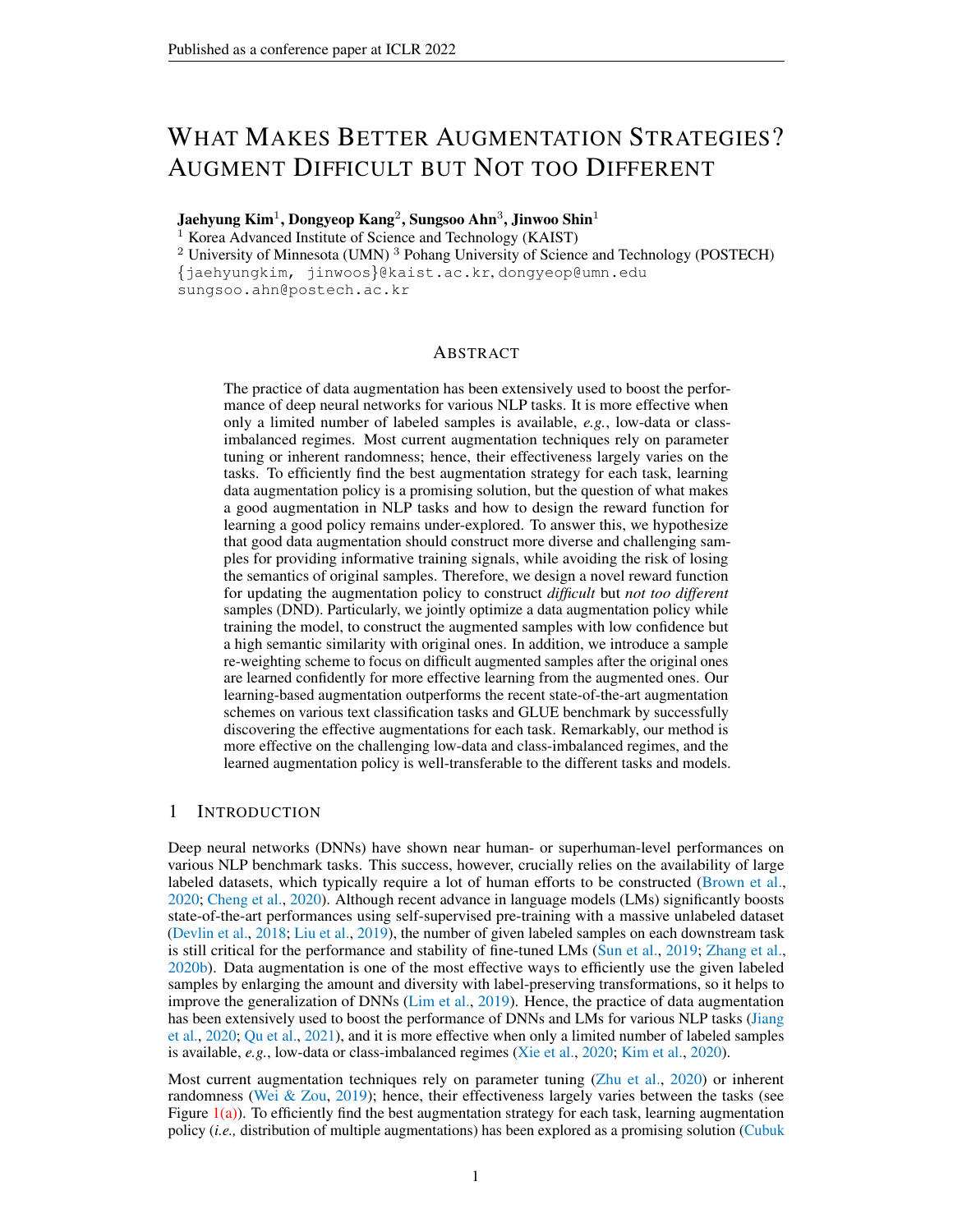

Figure 9: Accuracy of  $g_W$  (Eq. [3\)](#page-3-5) across train- Figure 10: Accuracy of word reconstruction (Eq. for better visualization.

<span id="page-21-3"></span><span id="page-21-1"></span>ing iterations on News50 and Review50 datasets. [5\)](#page-3-4) across training iterations on Review 50 dataset. Here, we only report the results during one epoch Here, we only report the results during one epoch for better visualization.

## <span id="page-21-0"></span>F DETAILED ANALYSIS ON EXTRA LOSSES

In this section, we provide the detailed analysis on two extra losses  $\mathcal{L}_{\text{sim}}$  (Eq. [4\)](#page-3-3) and  $\mathcal{L}_{\text{recon}}$  (Eq. [5\)](#page-3-4) used when training the model, especially to investigate the following:

- For  $\mathcal{L}_{\text{sim}}$  (and  $\mathcal{R}_{\text{sim}}$ ), using  $g_W$  with MLP is better than simpler choices such as cosinesimilarity or  $\ell_2$  distance?
- What is the contribution of  $\mathcal{L}_{recon}$  in DND?

We remark that  $\mathcal{L}_{\text{sin}}$  is introduced to train the linear classifier  $g_W$ , which is used for rewarding not too different samples with  $\mathcal{R}_{\text{Sim}}$  (Eq. [2\)](#page-3-6).  $\mathcal{L}_{\text{recon}}$  is introduced to preserve the original semantics of input token, as the quality of contextualized output embedding is critical for our algorithm. Here, all experiments are conducted on News20 [\(Lang,](#page-11-9) [1995\)](#page-11-9) and Review50 [\(Chen & Liu,](#page-9-3) [2014\)](#page-9-3) datasets. Also, all the values and error bars are mean and standard deviation across three random seeds. The best is indicated in bold.

Discussions with simpler choices for similarity loss. Although other simpler choices, such as cosine-similarity or  $\ell_2$  distance on the output embeddings, are considerable as the similarity loss, using MLP allows a better trade-off between the original task performance and learning the similarity between the embeddings. Namely, the simpler choices could over-regularize the output embedding and result in an underfitting for the target task. However, by leveraging MLP, more information for the target task can be formed and maintained in the output embeddings. Hence,  $g_W$  with MLP can get properly trained during the fine-tuning for the target task, even with a small number of training iterations. For example, on Review50 dataset, we empirically observed that  $g_W$  achieves 98.1% accuracy only after one epoch of training, as shown in Figure [9.](#page-21-1) To empirically validate this intuition, we conduct the following experiments with DND using 1) cosine similarity and 2)  $\ell_2$ distance between  $m_1$  and  $m_2$ , instead of using MLP. As shown in the Table [9,](#page-21-2) the performance with the simpler choices actually decreases compared to using MLP. We also remark that the effectiveness of MLP for measuring the similarity on the embeddings has been demonstrated in the other context as well, e.g., SimCLR [\(Chen et al.,](#page-9-5) [2020\)](#page-9-5).

<span id="page-21-2"></span>Table 9: Ablation study on different choices for similarity loss.

|          | Dataset   Cosine similarity $\ell_2$ distance |            | <b>MLP</b>        |  |
|----------|-----------------------------------------------|------------|-------------------|--|
| News20   | $84.42$ 0.10                                  | 83.99 0.29 | $85.19$ 0.35      |  |
| Review50 | $74.04$ 0.07                                  | 73.81 0.17 | <b>74.87</b> 0.17 |  |

More intuition and effect of reconstruction loss. First, we present a more detailed description how reconstruction loss works. Input token  $x \in \{0,1\}^V$  is a  $\bar{V}$ -dimensional one-hot vector with a vocabulary size  $V$ .  $V \in \mathbb{R}^V$  d is the word embeddings matrix of pre-trained transformer model that maps x to d-dimensional input embeddings  $z \in \mathbb{R}^d$ . This z is feed-forwarded to the remaining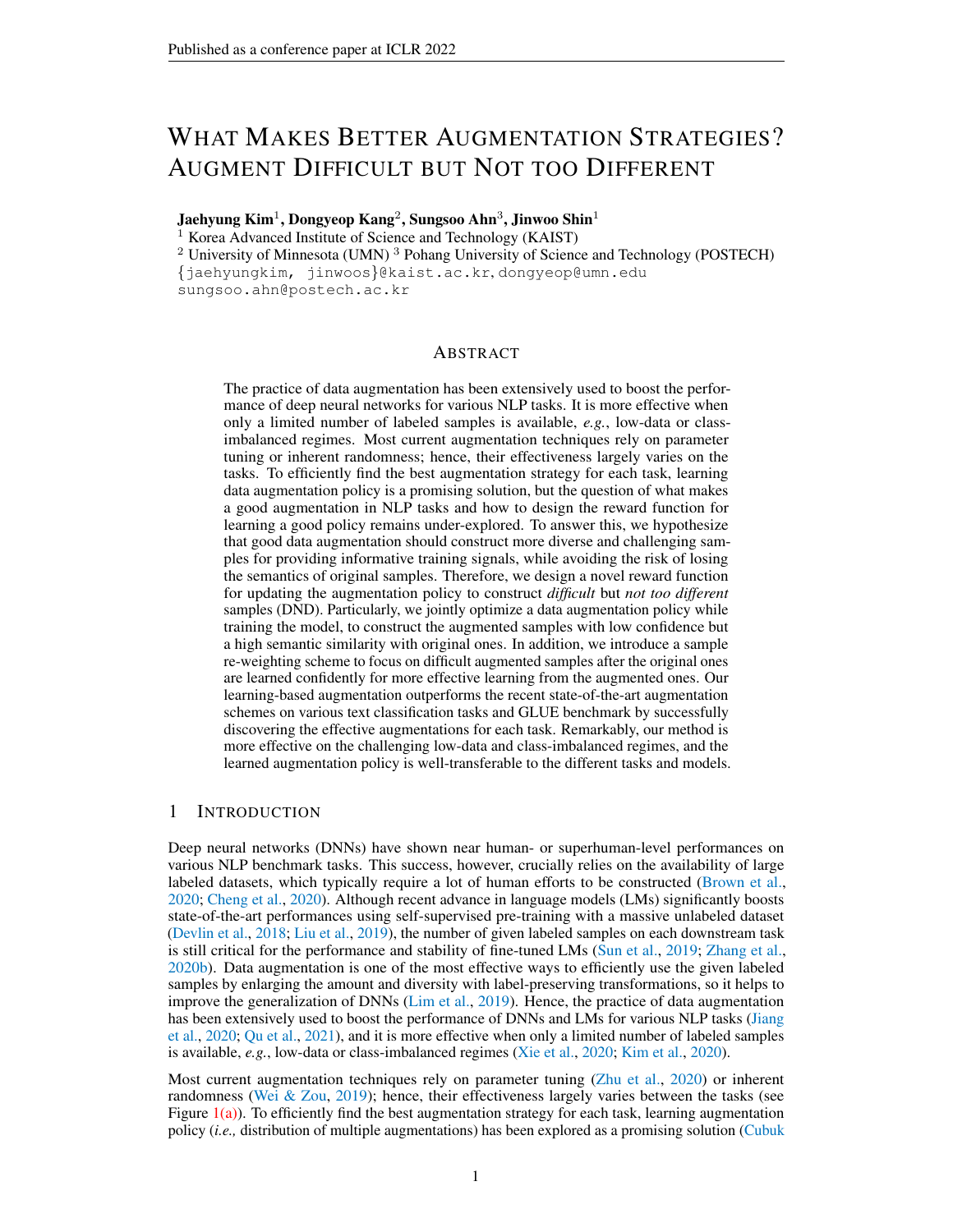parts of the transformer (e.g., self-attention blocks) and the corresponding output embeddings is  $o \in \mathbb{R}^d$ . Hence, the resulting word reconstruction loss can be formulated as  $\ell_{xe}(p_V(o), x)$  (Eq. [5\)](#page-3-4) where  $p_V(o)$  = Softmax $(oV^>)$ . Namely, it is predicting one-hot label (given by input token x) from the dot product of output embeddings  $o$  and word embedding matrix  $V$ .

Intuitively, reconstruction loss  $\mathcal{L}_{\text{recon}}$  effectively preserves the information within output embeddings learned through the pre-training phase; hence, it could provide a better output embedding. We empirically observed that the word reconstruction (i.e., prediction) from output embeddings becomes impossible as the model is fine-tuned in the target task (See Figure  $10$ ). We remark that this word reconstruction was almost perfectly possible before the fine-tuning, as the language model is pretrained using a similar reconstruction loss (e.g., masked token prediction in BERT). Thus, this observation implies that this semantic information is lost. Our reconstruction loss effectively prevents such information loss and improves the quality of output embeddings. To empirically demonstrate the effectiveness of this term, we further provide the experimental results of DND without reconstruction loss (i.e.,  $\lambda_r = 0$ ). As shown in Table [10,](#page-22-0) the reconstruction loss clearly improves the performance of DND by providing better output embeddings.

<span id="page-22-0"></span>Table 10: Ablation study on the effect of reconstruction loss

|                                          | Dataset $\lambda_r = 0$ | $\lambda_r = 0.05$         |
|------------------------------------------|-------------------------|----------------------------|
| News20 84.88 0.19<br>Review50 74.52 0.03 |                         | 85.19 0.35<br>$74.87$ 0.17 |

**Effect of extra losses.** While the extra losses  $\mathcal{L}_{\text{Sim}}$  (Eq. [4\)](#page-3-3) and  $\mathcal{L}_{\text{recon}}$  (Eq. [5\)](#page-3-4) are introduced for updating policy with DND, these losses could contribute to the learning of better representations and lead to the improvement themselves. To verify this, we conduct the additional experiments about these auxiliary losses. Here, when each loss is applied, the fixed coefficients are used: 1 for  $\mathcal{L}_{\text{Si} \, \text{m}}$  and 0.05 for  $\mathcal{L}_{\text{recon}}$ . In Table [11,](#page-22-1) it is verified that each of the proposed losses could improve the performance contributing to the learning of better representations, and two auxiliary losses are complementary to each other.

<span id="page-22-1"></span>

|            |  |                                                                                                                                                    | Dataset $\mathcal{L}_{\text{sim}}$ $\mathcal{L}_{\text{recon}}$ Cutoff Back-translation Adversarial |              |
|------------|--|----------------------------------------------------------------------------------------------------------------------------------------------------|-----------------------------------------------------------------------------------------------------|--------------|
| $News20$ - |  | $\begin{array}{c cc}\n\cdot & 83.36 & 0.41 \\ \hline\n\cdot & 83.74 & 0.42 \\ \checkmark & 83.52 & 0.13 \\ \checkmark & 84.06 & 0.19\n\end{array}$ | 82.57 0.60                                                                                          | 83.37 0.23   |
|            |  |                                                                                                                                                    | 82.77 0.49                                                                                          | $83.63$ 0.15 |
|            |  |                                                                                                                                                    | 82.86 0.47                                                                                          | 83.44 0.08   |
|            |  |                                                                                                                                                    | 83.01 0.23                                                                                          | 83.79 0.56   |

Table 11: Effect of extra losses  $\mathcal{L}_{\text{sim}}$  and  $\mathcal{L}_{\text{recon}}$ .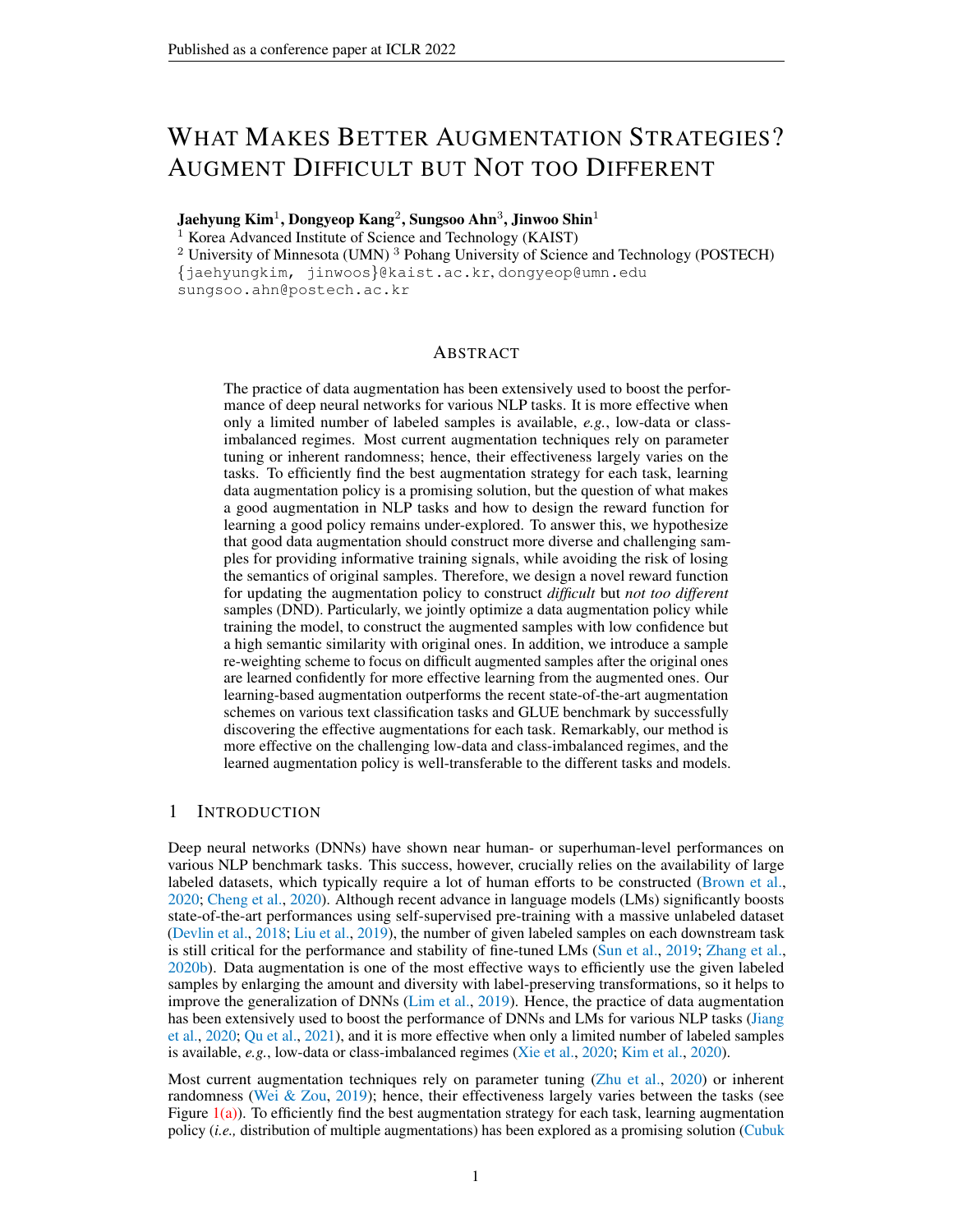# <span id="page-23-0"></span>G MORE ABLATION STUDY

In this section, we provide more ablation study on the design choices of DND. Here, all experiments are conducted on News20 [\(Lang,](#page-11-9) [1995\)](#page-11-9) and Review50 [\(Chen & Liu,](#page-9-3) [2014\)](#page-9-3) datasets. Also, the same values are used for the others except for the specified hyper-parameters. All the values and error bars are mean and standard deviation across three random seeds. The results with originally used values are underlined.

<span id="page-23-1"></span>**Number of augmentation policies**  $n<sub>T</sub>$ . As we have mentioned in Appendix [A.3,](#page-15-0) we simultaneously train multiple augmentation policies ( $n<sub>T</sub> = 4$ ). To see the effect of this, we compare the cases with less ( $n<sub>T</sub> = 1$ ) and more ( $n<sub>T</sub> = 10$ ) number of policies in Table [12.](#page-23-1) Overall, the improvement from DND is not sensitive to the number of augmentation policies, but using multiple policies shows slightly better results as it would construct more diverse augmentations.

Table 12: Effect of different number of augmentation policies.

|                           | Dataset $n_{\tau} = 1$ $n_{\tau} = 4$ $n_{\tau} = 10$              |  |
|---------------------------|--------------------------------------------------------------------|--|
| Review 50 74.84 $_{0.18}$ | News20   84.93 0.05 85.19 0.35 85.16 0.08<br>74.87 0.17 74.90 0.17 |  |

<span id="page-23-2"></span>**Number of operations**  $T$ . As described in Section [4.1,](#page-4-0) our augmentation policy is composed of two consecutive operations. Here, we compare this choice  $(T = 2)$  with less  $(T = 1)$  and more  $(T = 3, 4)$ number of operations. As shown in Table [13,](#page-23-2) one can verify that a single operation is not enough to construct complexly augmented samples; hence the empirical gain is relatively small compared to the original choice. With more operations, almost saturated improvement is observed. Remarkably, similar tendencies are also observed in vision tasks [\(Hataya et al.,](#page-10-5) [2020;](#page-10-5) [Cubuk et al.,](#page-10-16) [2020\)](#page-10-16).

Table 13: Effect of different number of operations T.

|                                                       |  | Dataset   $T = 1$ $T = 2$ $T = 3$ $T = 4$            |  |
|-------------------------------------------------------|--|------------------------------------------------------|--|
| Review 50 74.24 0.07 74.87 0.17 74.93 0.07 75.01 0.02 |  | News20   84.68 0.41 85.19 0.35 85.19 0.25 85.22 0.10 |  |

Different values for  $\alpha$  and  $\beta$ . We additionally provide the results with different values for  $\alpha$  and β, which are introduced for re-weighting scheme in  $\mathcal{R}_{task}$  (Eq. [1\)](#page-3-2). In Table [14,](#page-23-3) it is observable that each component of the re-weighting scheme is solely effective, and the gain from re-weighting is not much sensitive to the choice of  $\alpha$  and  $\beta$ . We remark the original choice  $(\alpha, \beta) = (0.5, 0.5)$  shows the best empirical gains.

Table 14: Effect of different values for hyper-parameters  $\alpha$  and  $\beta$ .

<span id="page-23-3"></span>

|                                                            |                          |                            | Dataset $(\alpha, \beta) = (0.5, 0)$ $(\alpha, \beta) = (0, 0.5)$ $(\alpha, \beta) = (0.5, 0.5)$ $(\alpha, \beta) = (1, 1)$ |
|------------------------------------------------------------|--------------------------|----------------------------|-----------------------------------------------------------------------------------------------------------------------------|
| News20<br>$85.08$ 0.12<br>Review $50 \mid$<br>$74.34$ 0.10 | 84.95 0.07<br>74.76 0.08 | $85.19$ 0.35<br>74.87 0.17 | $85.09$ 0.20<br>$74.77$ 0.13                                                                                                |